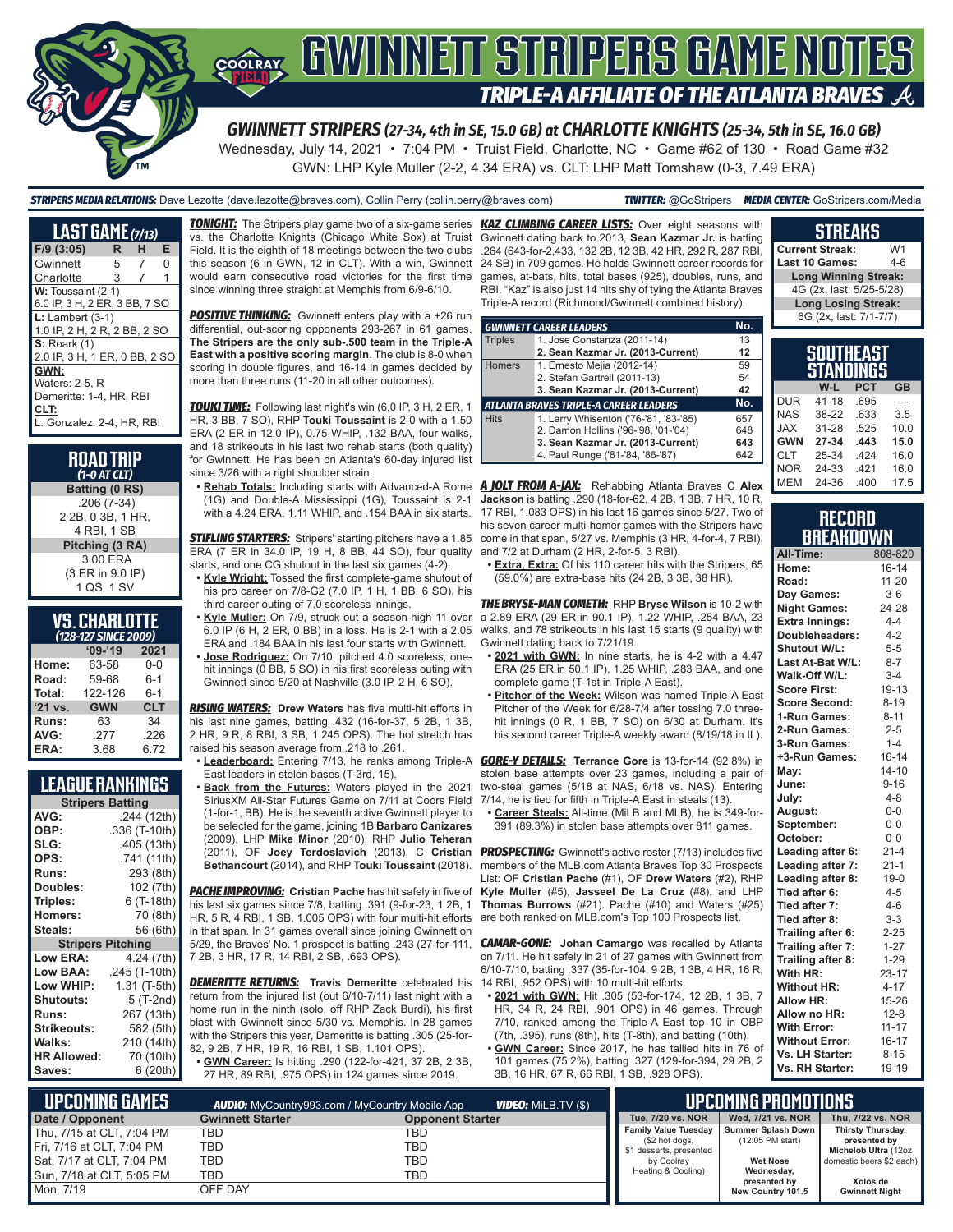

#### *WEDNESDAY, JULY 14, 2021 AT CHARLOTTE*

|                                                                                                                                                                        | <b>MANAGER MATT TUIASOSOPO</b>                            |                         |                 |                                                |                     | <b>VS. 2021 OPPONENTS</b>               |                                                    |                                                   |                                              |                                                                          |                          |                                       |                         |
|------------------------------------------------------------------------------------------------------------------------------------------------------------------------|-----------------------------------------------------------|-------------------------|-----------------|------------------------------------------------|---------------------|-----------------------------------------|----------------------------------------------------|---------------------------------------------------|----------------------------------------------|--------------------------------------------------------------------------|--------------------------|---------------------------------------|-------------------------|
| Matt Tuiasosopo is in his first season as Gwinnett manager and his third season                                                                                        |                                                           |                         |                 |                                                |                     |                                         | Home                                               | Road                                              | <b>Total</b>                                 |                                                                          | Home                     | Road                                  | <b>Total</b>            |
| as a coach in the Atlanta Braves organization in 2021. He was named the seventh                                                                                        |                                                           |                         |                 |                                                |                     | <b>CHA</b>                              | ---                                                | $6 - 1$                                           | $6 - 1$                                      | COL                                                                      | $\overline{\phantom{a}}$ | $---$                                 | $\cdots$                |
| manager in team history on 3/30/21. Tuiasosopo is both the youngest manager in<br>team history (turned 35 on 5/10) and the first former Gwinnett player to manage the  |                                                           |                         |                 |                                                |                     | <b>DUR</b>                              | ---                                                | $1 - 5$                                           | $1 - 5$                                      | LOU                                                                      | $4 - 2$                  | $\overline{a}$                        | $4 - 2$                 |
| club (hit .221 with 19 HR, 73 RBI in 178 games from 2016-17).                                                                                                          |                                                           |                         |                 |                                                |                     | <b>JAX</b><br><b>MEM</b>                | $1 - 5$<br>$5-1$                                   | ---<br>$3-3$                                      | $1 - 5$<br>$8 - 4$                           | <b>MW DIV</b>                                                            | $4 - 2$                  | $0-0$                                 | $4 - 2$                 |
|                                                                                                                                                                        |                                                           |                         |                 |                                                |                     | <b>NAS</b>                              | $6-6$                                              | $0-6$                                             | $6 - 12$                                     |                                                                          |                          |                                       |                         |
| Tuiasosopo made his managerial debut in 2019 with Class-A Rome, leading the club                                                                                       |                                                           |                         |                 |                                                |                     | <b>NOR</b>                              | $\frac{1}{2}$                                      | $1 - 5$                                           | $1 - 5$                                      |                                                                          |                          |                                       |                         |
| to a 65-74 record and earning Atlanta's Bobby Cox Award for minor league manager                                                                                       |                                                           |                         |                 |                                                |                     | <b>SE DIV</b>                           | $12 - 12$                                          | $11 - 20$                                         | 23-32                                        |                                                                          |                          |                                       |                         |
| of the year. He was set to return to Rome in 2020, but was reassigned to the Braves<br>Alternate Training Site at Coolray Field once the MiLB season was canceled.     |                                                           |                         |                 |                                                |                     |                                         |                                                    |                                                   |                                              |                                                                          |                          |                                       |                         |
|                                                                                                                                                                        |                                                           |                         |                 |                                                |                     |                                         |                                                    |                                                   |                                              | <b>LAST AT-BAT WINS (8)</b>                                              |                          |                                       |                         |
| <b>Tuiasosopo's Managerial Career</b>                                                                                                                                  |                                                           | Games                   | W-L             | <b>PCT</b>                                     | <b>Playoffs</b>     |                                         |                                                    |                                                   |                                              | The Stripers are 8-7 (.533) in games decided in the last at-bat in 2021. |                          |                                       |                         |
| With Gwinnett (1 Season):<br>MiLB Career (2 Seasons):                                                                                                                  |                                                           | 61<br>200               | 27-34<br>92-108 | .443<br>.460                                   | 0<br>0              | Date/Opponent                           |                                                    |                                                   | <b>Score</b>                                 | <b>Game-Winning Play</b>                                                 |                          |                                       |                         |
|                                                                                                                                                                        |                                                           |                         |                 |                                                |                     | 5/4 at Charlotte                        |                                                    |                                                   | 10-9 (12th)                                  | Almonte scores on E4 (Reynolds)                                          |                          |                                       |                         |
|                                                                                                                                                                        | All staff bios available in the 2021 Stripers Media Guide |                         |                 |                                                |                     | 5/9 at Charlotte<br>5/14 vs. Louisville |                                                    |                                                   | 12-9 (10th)<br>$2-1$ (8th)                   | Camargo RBI single<br>Arcia solo HR                                      |                          |                                       |                         |
|                                                                                                                                                                        |                                                           |                         |                 |                                                |                     | 5/16 vs. Louisville                     |                                                    |                                                   | 5-4 (9th)*                                   | Arcia walk-off solo HR                                                   |                          |                                       |                         |
|                                                                                                                                                                        |                                                           | EJECTIONS (2)           |                 |                                                |                     | 5/25 vs. Memphis                        |                                                    |                                                   | $2-1$ (9th) <sup>*</sup>                     | Kazmar walk-off single                                                   |                          |                                       |                         |
| Player/Coach                                                                                                                                                           | Date/Inning                                               |                         |                 | <b>Umpire</b>                                  |                     | 6/9-G2 at Memphis<br>6/18 vs. Nashville |                                                    |                                                   | $3-1$ (8th)                                  | Waters RBI single                                                        |                          |                                       |                         |
| Ryan Goins<br><b>MGR Matt Tuiasosopo</b>                                                                                                                               | 5/25 vs. MEM, 7th Inning<br>6/3 vs. JAX, 8th Inning       |                         |                 | <b>HP Clint Vondrak</b><br><b>HP Alex Tosi</b> |                     | 6/30 at Durham                          |                                                    |                                                   | 8-7 (10th)*<br>$2-1$ (9th)                   | Arcia scores on E4 (Hiura on Lucroy FC)<br>Pache RBI single              |                          |                                       |                         |
|                                                                                                                                                                        |                                                           |                         |                 |                                                |                     |                                         |                                                    |                                                   |                                              |                                                                          |                          |                                       |                         |
|                                                                                                                                                                        |                                                           |                         |                 |                                                |                     |                                         |                                                    |                                                   |                                              |                                                                          |                          |                                       | *Denotes "walk-off" win |
|                                                                                                                                                                        | <b>TEAM DEFENSE (4TH IN TRIPLE-A EAST)</b>                |                         |                 |                                                |                     |                                         |                                                    |                                                   |                                              | <b>GWINNETT PLAYERS USED (52 IN 2021)</b>                                |                          |                                       |                         |
| <b>PCT</b><br>G                                                                                                                                                        | <b>TC</b><br>PO                                           | A                       | Е               | <b>DP</b>                                      | <b>TP</b>           |                                         |                                                    | Pitchers (29)                                     |                                              |                                                                          |                          | Position (23)                         |                         |
| .984<br>61                                                                                                                                                             | 2168<br>1579                                              | 554                     | 35              | 61                                             | $\mathbf{1}$        | Arano, Victor                           |                                                    | Kingham, Nolan                                    |                                              | Almonte, Abraham                                                         |                          | Lucroy, Jonathan                      |                         |
| <b>Catchers</b>                                                                                                                                                        | <b>SB</b><br>$\mathsf{cs}$                                | <b>ATT</b>              | <b>PCT</b>      | <b>PB</b>                                      | W-L                 | Biddle, Jesse<br>Bradford, Chasen       |                                                    | Lee, Dylan                                        |                                              | Arcia, Orlando<br>Brugman, Jaycob                                        |                          | Martinez, Carlos<br>Morales, Jonathan |                         |
| Casteel, Ryan                                                                                                                                                          | $\mathbf{1}$<br>0                                         | $\mathbf{1}$            | .000            | $\mathbf{1}$                                   | $1 - 1$             | Burrows, Thomas                         |                                                    | Lopez, Yoan<br>Martin, Chris                      |                                              | Camargo, Johan                                                           |                          | Pache, Cristian                       |                         |
| Contreras, William                                                                                                                                                     | $\mathbf{1}$<br>0                                         | $\mathbf{1}$            | .000            | $\mathbf{1}$                                   | $2 - 0$             | Chavez, Jesse                           |                                                    | Muller, Kyle                                      |                                              | Casteel, Ryan                                                            |                          | Sanchez, Yolmer                       |                         |
| Jackson, Alex                                                                                                                                                          | 7<br>4                                                    | 11                      | .364            | $\mathbf{1}$                                   | $7 - 10$            | Davidson, Tucker                        | De La Cruz, Jasseel                                | Newcomb, Sean<br>Roark, Tanner                    |                                              | Contreras, William<br>Demeritte, Travis                                  |                          | Snider, Travis<br>Unroe, Riley        |                         |
| Lucroy, Jonathan<br>Martinez, Carlos                                                                                                                                   | 5<br>18<br>3<br>0                                         | 23<br>3                 | .217<br>.000    | 1<br>$\mathbf{1}$                              | $8 - 15$<br>$2 - 1$ | Edwards Jr., Carl                       |                                                    | Rodriguez, Jose                                   |                                              | Ervin, Phillip                                                           |                          | Waters, Drew                          |                         |
| Morales, Jonathan                                                                                                                                                      | 3<br>10                                                   | 13                      | .231            | 1                                              | $7 - 7$             | Flaa, Jay                               |                                                    | Santana, Edgar                                    |                                              | Goins, Ryan                                                              |                          |                                       |                         |
| Total:                                                                                                                                                                 | 40<br>12                                                  | 52                      | .231            | 6                                              | 27-34               | Greene, Shane                           | Hernandez, Daysbel                                 | Tice, Ty<br>Toussaint, Touki                      |                                              | Gore, Terrance<br>Heredia, Guillermo                                     |                          |                                       |                         |
| <b>Outfield Assists (15):</b>                                                                                                                                          | Waters (6), Ervin (4), Sanchez (2), Almonte (1),          |                         |                 |                                                |                     | Horacek, Mitch                          |                                                    | Webb, Jacob                                       |                                              | Inciarte, Ender                                                          |                          |                                       |                         |
|                                                                                                                                                                        | Inciarte $(1)$ , Pache $(1)$                              |                         |                 |                                                |                     | Johnstone, Connor                       |                                                    | Wilson, Bryse                                     |                                              | Jackson, Alex                                                            |                          |                                       |                         |
| Pitcher Pickoffs (2):                                                                                                                                                  | Y. Lopez (1), Muller (1)                                  |                         |                 |                                                |                     | Jones, Nate<br>Kelley, Trevor           |                                                    | Wright, Kyle                                      |                                              | Kazmar Jr., Sean<br>Kipnis, Jason                                        |                          |                                       |                         |
| <b>Catcher Pickoffs (2):</b>                                                                                                                                           | Casteel (1), Jackson (1)                                  |                         |                 |                                                |                     |                                         |                                                    |                                                   |                                              |                                                                          |                          |                                       |                         |
|                                                                                                                                                                        |                                                           |                         |                 |                                                |                     |                                         |                                                    | Italics = Player no longer in Braves organization |                                              |                                                                          |                          |                                       |                         |
|                                                                                                                                                                        |                                                           | <b>STARTS</b>           |                 |                                                |                     |                                         |                                                    |                                                   |                                              | <b>BASS-LANTA</b>                                                        |                          |                                       |                         |
|                                                                                                                                                                        |                                                           | <b>By Batting Order</b> |                 |                                                |                     |                                         |                                                    |                                                   |                                              | 25 players have played for both Gwinnett and Atlanta in 2021:            |                          |                                       |                         |
| Waters (39), Pache (8), Inciarte (6), Arcia (5), Almonte (1), Ervin (1), Sanchez (1)<br>1:                                                                             |                                                           |                         |                 |                                                |                     |                                         | OF Abraham Almonte                                 |                                                   | <b>RHP Chris Martin</b>                      |                                                                          |                          |                                       |                         |
| Kipnis (20), Pache (13), Arcia (12), Goins (7), Waters (3), Almonte (1),                                                                                               |                                                           |                         |                 |                                                |                     |                                         | INF/OF Orlando Arcia                               |                                                   |                                              | LHP Kyle Muller (MLB Debut)                                              |                          |                                       |                         |
| Camargo (1), Ervin (1), Gore (1), Heredia (1) Sanchez (1)<br>Arcia (33), Camargo (21), Lucroy (3), Jackson (2), Contreras (1), Kipnis (1)<br>3:                        |                                                           |                         |                 |                                                |                     | LHP Jesse Biddle                        | <b>INF Johan Camargo</b>                           |                                                   | <b>LHP Sean Newcomb</b><br>OF Cristian Pache |                                                                          |                          |                                       |                         |
| Camargo (22), Demeritte (12), Jackson (10), Lucroy (5), Kipnis (4), Almonte (3),<br>4:                                                                                 |                                                           |                         |                 |                                                |                     | RHP Jesse Chavez                        |                                                    |                                                   | RHP Edgar Santana                            |                                                                          |                          |                                       |                         |
| Casteel (3), Contreras (1), Kazmar Jr. (1)                                                                                                                             |                                                           |                         |                 |                                                |                     | C William Contreras                     |                                                    |                                                   | RHP Ty Tice                                  |                                                                          |                          |                                       |                         |
| Lucroy (13), Goins (10), Almonte (8), Kazmar Jr. (7), Jackson (6), Kipnis (5),<br>5:<br>Demeritte (4), Camargo (2), Snider (2), Casteel (1), Contreras (1), Ervin (1), |                                                           |                         |                 |                                                |                     |                                         | <b>LHP Tucker Davidson</b><br>RHP Carl Edwards Jr. |                                                   | RHP Jacob Webb<br>RHP Bryse Wilson           |                                                                          |                          |                                       |                         |
| Sanchez (1)                                                                                                                                                            |                                                           |                         |                 |                                                |                     | RHP Jay Flaa                            |                                                    |                                                   | <b>RHP Kyle Wright</b>                       |                                                                          |                          |                                       |                         |
| Goins (14), Ervin (8), Kazmar Jr. (6), Snider (6), Casteel (5), Lucroy (5),<br>6:                                                                                      |                                                           |                         |                 |                                                |                     | <b>RHP Shane Greene</b>                 |                                                    |                                                   |                                              |                                                                          |                          |                                       |                         |
| Almonte (4), Waters (4), Pache (3), Sanchez (3), Demeritte (2), Jackson (1)<br>7: Ervin (14), Goins (10), Kazmar Jr. (10), Snider (8), Sanchez (7), Pache (5),         |                                                           |                         |                 |                                                |                     | OF Ender Inciarte                       | OF Guillermo Heredia                               |                                                   |                                              |                                                                          |                          |                                       |                         |
| Demeritte (3), Morales (2), Almonte (1), Casteel (1)                                                                                                                   |                                                           |                         |                 |                                                |                     | C Alex Jackson                          |                                                    |                                                   |                                              |                                                                          |                          |                                       |                         |
| Sanchez (18), Ervin (9), Morales (9), Kazmar Jr. (7), Goins (5), Gore (4),<br>8:                                                                                       |                                                           |                         |                 |                                                |                     | <b>RHP Nate Jones</b>                   |                                                    |                                                   |                                              |                                                                          |                          |                                       |                         |
| Casteel (3), Snider (3), Brugman (1), Martinez (1), Unroe (1)<br>Starting Pitchers (42), Morales (5), Sanchez (4), Casteel (2), Kazmar Jr. (2),                        |                                                           |                         |                 |                                                |                     | C Jonathan Lucroy                       | INF Sean Kazmar Jr.                                |                                                   |                                              |                                                                          |                          |                                       |                         |
| 9:<br>Martinez (2), Snider (2), Gore (1), Unroe (1)                                                                                                                    |                                                           |                         |                 |                                                |                     |                                         |                                                    |                                                   |                                              |                                                                          |                          |                                       |                         |
|                                                                                                                                                                        |                                                           | <b>By Position</b>      |                 |                                                |                     |                                         |                                                    |                                                   |                                              |                                                                          |                          |                                       |                         |
| Lucroy (23), Jackson (17), Morales (14), Martinez (3), Casteel (2), Contreras (2)<br>C:                                                                                |                                                           |                         |                 |                                                |                     |                                         |                                                    |                                                   |                                              | ATLANTA BRAVES REHAB ASSIGNMENTS (6 IN 2021)                             |                          |                                       |                         |
| 1B: Camargo (31), Casteel (11), Kazmar Jr. (7), Snider (6), Lucroy (2), Unroe (2),<br>Goins (1), Morales (1)                                                           |                                                           |                         |                 |                                                |                     | Player                                  |                                                    |                                                   | Injury (IL Date)                             |                                                                          |                          | <b>Rehab Dates</b>                    |                         |
| Kipnis (22), Goins (19), Sanchez (14), Kazmar Jr. (5), Arcia (1)<br>2B:                                                                                                |                                                           |                         |                 |                                                |                     | RHP Chris Martin                        |                                                    |                                                   |                                              | RT Shoulder Inflammation (4/7)                                           |                          | $5/5 - 5/11$                          |                         |
| <b>3B:</b> Kazmar Jr. (21), Sanchez (15), Camargo (13), Goins (8), Arcia (3), Morales (1)                                                                              |                                                           |                         |                 |                                                |                     | OF Ender Inciarte                       | OF Guillermo Heredia                               |                                                   |                                              | Strained LT Hamstring (4/17)                                             |                          | $5/6 - 5/12$                          |                         |
| <b>SS:</b> Arcia (41), Goins (18), Sanchez (2)                                                                                                                         |                                                           |                         |                 |                                                |                     | C Alex Jackson                          |                                                    |                                                   |                                              | RT Hamstring Inflammation (5/1)<br>Strained LT Hamstring (5/2)           |                          | 5/14<br>5/21-6/9, 6/30-               |                         |
| LF: Ervin (15), Waters (13), Almonte (9), Gore (6), Kipnis (5), Snider (5), Arcia (4),<br>Demeritte (2), Heredia (1), Sanchez (1)                                      |                                                           |                         |                 |                                                |                     | OF Cristian Pache                       |                                                    |                                                   |                                              | RT Hamstring Inflammation (5/14)                                         |                          | $5/29 - 6/1$                          |                         |
| <b>CF:</b> Pache (29), Waters (22), Ervin (5), Inciarte (5)                                                                                                            |                                                           |                         |                 |                                                |                     |                                         | RHP Touki Toussaint                                |                                                   | RT Shoulder Strain (3/26)                    |                                                                          |                          | $6/22 -$                              |                         |
| RF: Demeritte (18), Ervin (13), Waters (11), Almonte (8), Snider (7), Sanchez (3),                                                                                     |                                                           |                         |                 |                                                |                     |                                         |                                                    |                                                   |                                              |                                                                          |                          |                                       |                         |
| Camargo (1)<br>DH: Kipnis (3), Snider (3), Casteel (2), Jackson (2), Almonte (1), Arcia (1),                                                                           |                                                           |                         |                 |                                                |                     |                                         |                                                    |                                                   |                                              |                                                                          |                          |                                       |                         |
| Brugman (1), Camargo (1), Contreras (1), Demeritte (1), Ervin (1), Inciarte (1),                                                                                       |                                                           |                         |                 |                                                |                     |                                         |                                                    |                                                   |                                              |                                                                          |                          |                                       |                         |
| Lucroy (1)                                                                                                                                                             |                                                           |                         |                 |                                                |                     |                                         |                                                    |                                                   |                                              |                                                                          |                          |                                       |                         |
|                                                                                                                                                                        |                                                           |                         |                 |                                                |                     |                                         |                                                    |                                                   |                                              |                                                                          |                          |                                       |                         |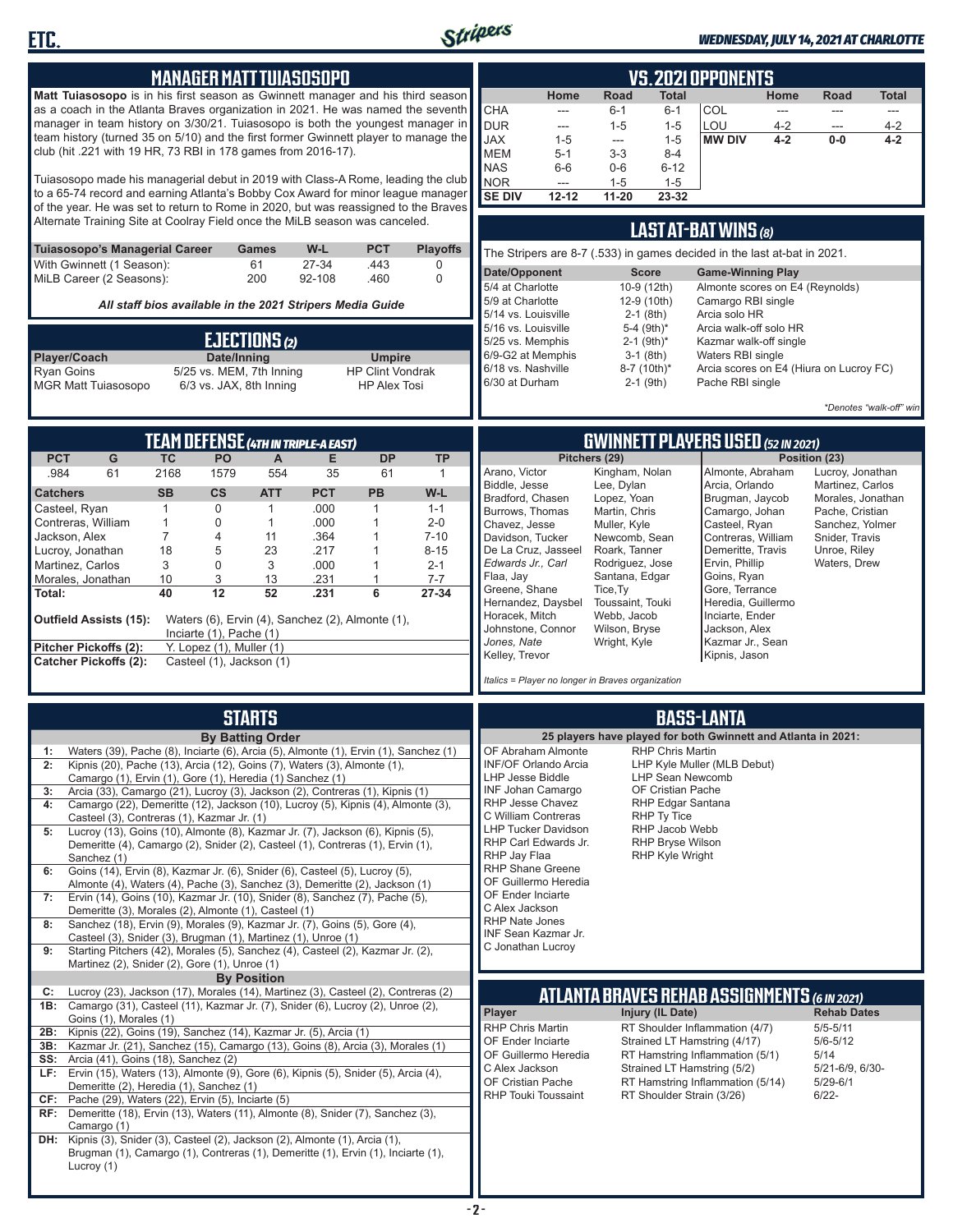# **STARTING PITCHER**



**ON BRAVES 40-MAN ROSTER BIO ON PAGE 78 OF MEDIA GUIDE**

#### *WEDNESDAY, JULY 14, 2021 AT CHARLOTTE*

# **50****KYLE MULLER**

**B/T:** R/L **BORN:** 10/7/97 in Dallas, TX (age 23) **HT:** 6-7 **ACQUIRED:** Braves' 2nd Round Pick (44th Overall) in 2016 June draft out of Jesuit College Prep (Dallas, TX)

*TONIGHT'S START:* Muller makes his ninth start with Gwinnett this season in game two of a six-game series at Charlotte ... He pitches for the Stripers for the second time since being optioned on 7/4 ... Over his last four Triple-A starts since 5/27, he is 2-1 with a 2.05 ERA (5 ER in 22.0 IP), 0.82 WHIP, and .184 BAA.

*PROSPECTING:* Muller is currently ranked as the Atlanta Braves' No. 5 prospect by MLB.com ... Entering the year, he was ranked the Braves' No. 7 prospect by *Baseball America* ... *BA* also rated him as owner of both the "Best Fastball" and "Best Curveball" in the Braves system.

*2021 WITH GWINNETT:* Was on Gwinnett's Opening Night roster ... On 5/4 at Charlotte (ND, 3.0 IP, 5 H, 7 R, 6 ER, 5 BB, 4 SO), became the third pitcher in Gwinnett history to make his Triple-A debut as the Opening Night starter, joining **Tommy Hanson** (4/9/09 at Charlotte) and **Mike Soroka** (4/6/18 at Norfolk) ... Made his Coolray Field debut on 5/15 vs. Louisville (ND, 4.0 IP, 4 H, 1 ER) ... Earned his first Triple-A win on 5/27 vs. Memphis (5.0 IP, 3 H, 1 ER), also went 2-for-3 with an RBI in the 14-2 win ... Over two starts in June, went 1-0 with a 1.64 ERA, 0.82 WHIP, and .135 BAA ... Struck out a season-high 11 over 6.0 innings (6 H, 2 ER, 0 BB) in a loss on 7/9 vs. Nashville.

*2021 WITH ATLANTA:* Recalled by the Braves for his MLB debut on 6/16 and went 1-2 with a 3.45 ERA, 1.09 WHIP, and .167 BAA in four games (3 starts) through 7/3 ... Debuted in relief on 6/16 vs. Boston (1.0 IP, 4 H, 2 ER) ... Made his first MLB start on 6/21 at the New York Mets (loss, 4.0 IP, 0 H, 1 ER) ... Earned his first MLB win on 6/27 at Cincinnati (5.0 IP, 1 H, 0 R) ... Optioned back to Gwinnett on 7/4.

*2020 SEASON:* Muller was a member of the Braves' 60-man player pool, but spent the entire season at the Alternate Training Site in Gwinnett (did not make his MLB debut).

*CAREER ACCOLADES:* **2018:** Arizona Fall League Rising Stars Game (1-0, 2.53 ERA in 7G with Peoria) ... **2019:** Southern League Pitcher of the Week (5/26/19) ... Southern League Midseason All-Star (4-4, 3.18 ERA, .188 BAA in 14 first-half starts with Double-A Mississippi).

| <b>MULLER'S OVERALL STATS</b> |                |         |            |       |           |     |           |            |             |
|-------------------------------|----------------|---------|------------|-------|-----------|-----|-----------|------------|-------------|
| Year                          | Team           | W-L     | <b>ERA</b> | G/GS  | <b>HR</b> | BB  | <b>SO</b> | <b>BAA</b> | <b>WHIP</b> |
| 2021                          | ATLANTA (MLB)  | $1 - 2$ | 3.45       | 4/3   |           |     | 20        | .167       | 1.09        |
|                               | Gwinnett (AAA) | $2-2$   | 4.34       | 8/8   |           | 19  | 52        | 241        | 1.42        |
| MiLB Career:                  |                | $22-12$ | 3.16       | 76/75 | 24        | 163 | 388       | .225       | 1.27        |
| MLB Career:                   |                | $1 - 2$ | 3.45       | 4/3   |           |     | 20        | 167        | 1.09        |

| <b>MULLER'S 2021 SPLITS (WITH GWINNETT)</b> |                    |           |                       |  |  |  |  |
|---------------------------------------------|--------------------|-----------|-----------------------|--|--|--|--|
|                                             | 2-1, 2.25 ERA (4G) | Road:     | 0-1, 6.75 ERA (4G)    |  |  |  |  |
|                                             | 0-0, 6.75 ERA (1G) | Night:    | 2-2, 4.05 ERA (7G)    |  |  |  |  |
|                                             | 2-2, 4.34 ERA (8G) | Reliever: | $0-0, - -$ ERA $(0G)$ |  |  |  |  |
| Home:<br>Day:<br>Starter:<br>Vs. LHB:       | .189, 1 HR         | Vs. RHB:  | $.260, 5$ HR          |  |  |  |  |

| <b>MULLER VS. CHARLOTTE</b> |       |            |   |      |     |    |    |           |           |           |  |  |
|-----------------------------|-------|------------|---|------|-----|----|----|-----------|-----------|-----------|--|--|
|                             | W-L   | <b>ERA</b> | G | GS . | IP  | н  | ER | <b>HR</b> | <b>BB</b> | <b>SO</b> |  |  |
| 2021:                       | $0-0$ | 11.57      |   |      | 7.0 | 12 | 9  |           |           | 10        |  |  |
| Career:                     | $0-0$ | 11.57      |   |      | 7.0 | 12 | 9  |           |           |           |  |  |

| <b>MULLER'S HIGHS &amp; LOWS</b> |                             |                                    |  |  |  |  |  |  |  |  |
|----------------------------------|-----------------------------|------------------------------------|--|--|--|--|--|--|--|--|
|                                  | <b>Season</b>               | Career (MiLB and MLB)              |  |  |  |  |  |  |  |  |
| IP:                              | 6.0 (2x, last: 7/9 vs. NAS) | 7.1 (7/20/18, FLA at CLR)          |  |  |  |  |  |  |  |  |
| so:                              | 11 (7/9 vs. NAS)            | 12 (7/9/18, FLA at DBT)            |  |  |  |  |  |  |  |  |
| BB:                              | 5 (5/4 at CLT)              | 6 (4/19/19, MIS at CHA)            |  |  |  |  |  |  |  |  |
| Iн:                              | 7 (5/9 at CLT)              | 9 (2x, last: 6/28/18, FLA vs. DUN) |  |  |  |  |  |  |  |  |
| <b>IER:</b>                      | 6 (5/4 at CLT)              | 6 (3x, last: 5/4/21, GWN at CLT)   |  |  |  |  |  |  |  |  |
| Low-Hit CG:                      |                             | Never                              |  |  |  |  |  |  |  |  |
| Low-ER CG:                       |                             | Never                              |  |  |  |  |  |  |  |  |

| <b>MULLER AT THE PLATE</b> |      |    |          |          |          |          |              |              |           |           |  |
|----------------------------|------|----|----------|----------|----------|----------|--------------|--------------|-----------|-----------|--|
|                            | AVG. | AВ | R        | н        | 2B       | 3B       | <b>HR</b>    | <b>RBI</b>   | <b>BB</b> | <b>SO</b> |  |
| 2021 w/ATL:                | .000 | 5  | 0        | $\Omega$ | O        | 0        |              |              |           | З         |  |
| 2021 w/GWN:                | .333 | 12 |          | 4        | $\Omega$ | $\Omega$ | $\Omega$     |              |           | 6         |  |
| MiLB Career:               | 216  | 37 | 4        | 8        |          | 0        | O            | 4            |           | 15        |  |
| <b>MLB Career:</b>         | .000 | 5  | $\Omega$ | $\Omega$ | 0        | $\Omega$ | $\mathbf{I}$ | $\mathbf{I}$ |           |           |  |

|            | <b>MULLER'S 2021 STARTS (ALL LEVELS)</b> |               |           |   |   |           |           |           |           |        |                      |              |                                                  |
|------------|------------------------------------------|---------------|-----------|---|---|-----------|-----------|-----------|-----------|--------|----------------------|--------------|--------------------------------------------------|
| Team       | Date/Opp.                                | <b>Result</b> | <b>IP</b> | н | R | <b>ER</b> | <b>HR</b> | <b>BB</b> | <b>SO</b> | NP-S   | Opp. Starter         | <b>Final</b> | <b>Notes</b>                                     |
| GWN        | 5/4 at CLT                               | <b>ND</b>     | 3.0       | b |   | 6         |           | 5         | 4         | 82-38  | Jimmy Lambert        | W. 10-9      | Triple-A debut, exited trailing 4-3 in 4th.      |
| <b>GWN</b> | 5/9 at CLT                               | <b>ND</b>     | 4.0       |   | 4 |           |           | 3         | 6         | 84-52  | Jimmy Lambert        | W. 12-9      | Exited training 4-3 in 4th once again.           |
| <b>GWN</b> | 5/15 vs. LOU                             | <b>ND</b>     | 4.0       | 4 |   |           |           |           | 6         | 83-46  | Bo Takahashi         | W. 11-1      | GWN scored 10 runs in last two innings.          |
| <b>GWN</b> | 5/21 at NAS                              | L. 0-1        | 4.1       | 4 |   |           |           | 4         | 5         | 92-55  | Thomas Jankins       | $L. 2-3$     | Recorded first Triple-A hit, an RBI single.      |
| <b>GWN</b> | 5/27 vs. MEM                             | W. 1-1        | 5.0       | 3 |   |           |           |           | 8         | 81-52  | Zack Thompson        | W. 14-2      | First career Triple-A win.                       |
| <b>GWN</b> | $6/2$ vs. JAX                            | W. 2-1        | 5.0       | 4 |   |           |           |           | 6         | 84-53  | Shawn Morimando      | W. 11-3      | Consec. wins for first time since 5/20-26, 2019. |
| GWN        | 6/9-G2 at MEM                            | <b>ND</b>     | 6.0       |   |   |           |           |           | 6         | 88-53  | <b>Austin Warner</b> | W. 3-1       | Third straight start allowing one run.           |
| <b>ATL</b> | 6/21-G1 at NYM                           | L. 0-1        | 4.0       |   |   |           |           |           |           | 56-33  | Jacob deGrom         | $L. 2 - 4$   | First Major League start.                        |
| <b>ATL</b> | 6/27 at CIN                              | W. 1-1        | 5.0       |   | ი |           |           |           | 9         | 93-55  | <b>Tyler Mahle</b>   | W. 4-0       | First Major League win, season high for SO.      |
| <b>ATL</b> | 7/3 vs. MIA                              | L. 1-2        | 5.2       | 4 | 3 | 3         |           | 4         |           | 102-60 | Sandy Alcantara      | $L. 2-3$     | Most pitches since 7/16/19 (103, MIS @ JAX).     |
| <b>GWN</b> | 7/9 vs. NAS                              | $L. 2-2$      | 6.0       | 6 |   |           |           | Ω         | 11        | 95-62  | Josh Lindblom        | $L. 1-3$     | One strikeout shy of career high (12).           |
|            |                                          |               |           |   |   |           |           |           |           |        |                      |              |                                                  |

|                     | <b>Stripers Starting Pitchers</b> |            |           |    |         |                             |                            |                                                     |  |  |  |  |
|---------------------|-----------------------------------|------------|-----------|----|---------|-----------------------------|----------------------------|-----------------------------------------------------|--|--|--|--|
| <b>Pitcher</b>      | W-L                               | <b>ERA</b> | <b>GS</b> | QS |         | <b>Team W-L Run Support</b> | <b>Last Gwinnett Start</b> | <b>Final Line</b>                                   |  |  |  |  |
| Davidson, Tucker    | $2 - 1$                           | 0.90       |           |    | $2 - 1$ | 5.33 RPG (16 Tot.)          | 5/23 at NAS (L)            | 6.0 IP, 1 H, 1 R, 1 ER, 1 BB, 9 SO, 1 HR (82p/51s)  |  |  |  |  |
| De La Cruz, Jasseel | $0 - 2$                           | 7.28       | 9         |    | $4 - 5$ | 1.89 RPG (17 Tot.)          | 7/4 at DUR (ND)            | 0.2 IP, 2 H, 4 R, 4 ER, 4 BB, 1 SO, 1 HR (33p/11s)  |  |  |  |  |
| Johnstone, Connor   | 1-6                               | 7.63       | 10        |    | $3 - 7$ | 2.00 RPG (20 Tot.)          | 6/23-G2 at NOR (L)         | 2.2 IP, 7 H, 5 R, 5 ER, 1 BB, 2 SO, 2 HR (49p/34s)  |  |  |  |  |
| Kingham, Nolan      | $0 - 3$                           | 9.49       |           |    | $0 - 3$ | $0.00$ RPG $(0$ Tot.)       | 7/11 vs. NAS (L)           | 5.0 IP, 6 H, 3 R, 3 ER, 2 BB, 4 SO, 1 HR (77p/55s)  |  |  |  |  |
| Muller, Kyle        | $2 - 2$                           | 4.34       |           |    | $6 - 2$ | 4.25 RPG (34 Tot.)          | 7/9 vs. NAS (L)            | 6.0 IP, 6 H, 2 R, 2 ER, 0 BB, 11 SO, 2 WP (95p/62s) |  |  |  |  |
| Rodriguez, Jose     | $0 - 2$                           | 9.22       | 5         |    | $1 - 4$ | $0.60$ RPG $(3$ Tot.)       | 7/10 vs. NAS (ND)          | 4.0 IP, 1 H, 0 R, 0 BB, 5 SO (53p/36s)              |  |  |  |  |
| Toussaint. Touki    | $2 - 1$                           | 4.32       | 4         |    | $2 - 2$ | 3.50 RPG (14 Tot.)          | $7/13$ at CLT (W):         | 6.0 IP, 3 H, 2 R, 2 ER, 3 BB, 7 SO, 1 HR (89p/54s)  |  |  |  |  |
| Wilson, Bryse       | $4 - 2$                           | 4.47       | 9         |    | $6 - 3$ | 3.00 RPG (27 Tot.)          | 7/7 vs. NAS (ND)           | 5.0 IP, 8 H, 5 R, 5 ER, 2 BB, 2 SO, 2 HR (81p/50s)  |  |  |  |  |
| Wright, Kyle        | $2 - 3$                           | 3.51       | 10        |    | $3 - 7$ | 1.90 RPG (19 Tot.)          | 7/8-G2 vs. NAS (W)         | 7.0 IP (CG), 1 H, 0 R, 1 BB, 6 SO, 1 WP (86p/53s)   |  |  |  |  |
| Total:              | $13 - 22$                         | 5.15       | 61        | 12 | 27-34   | 2.46 RPG (150 Tot.)         |                            |                                                     |  |  |  |  |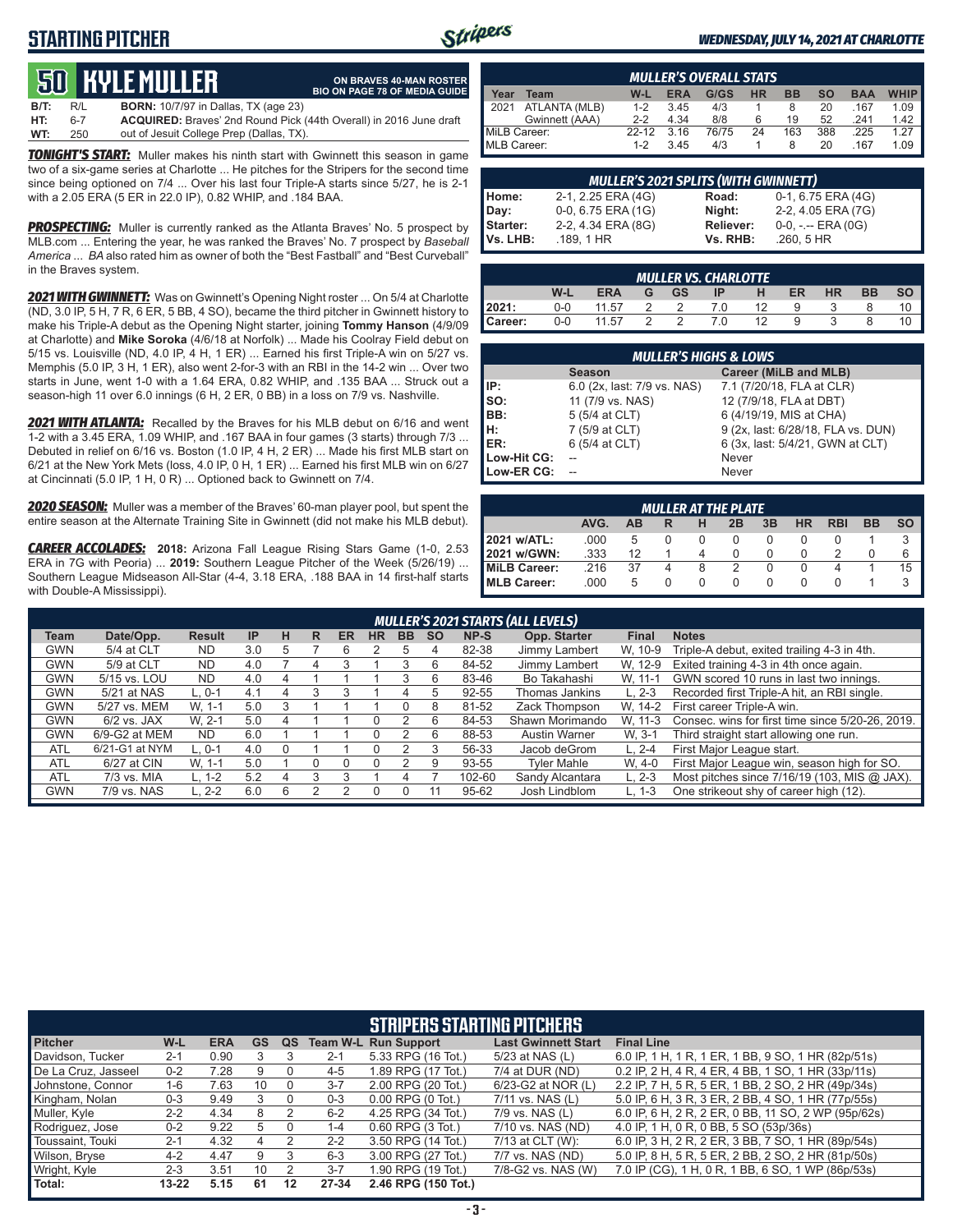### **BULLPEN**



#### *WEDNESDAY, JULY 14, 2021 AT CHARLOTTE*

|                         | <b>STRIPERS PITCHING BREAKDOWN</b> |            |       |                  |     |           |                                 |           |            |  |  |  |  |
|-------------------------|------------------------------------|------------|-------|------------------|-----|-----------|---------------------------------|-----------|------------|--|--|--|--|
|                         | W-L                                | <b>ERA</b> | IP    | R                | ER  | <b>HR</b> | <b>BB</b>                       | <b>SO</b> | <b>BAA</b> |  |  |  |  |
| Starters:               | $13 - 22$                          | 5.15       | 262.0 | 156              | 150 | 41        | 109                             | 274       | .263       |  |  |  |  |
| <b>Relievers:</b>       | 14-12                              | 3.34       | 264.1 | 111              | 98  | 29        | 101                             | 308       | .226       |  |  |  |  |
| Total:                  | 27-34                              | 4.24       | 526.1 | 267              | 248 | 70        | 210                             | 582       | .245       |  |  |  |  |
| Saves/Opp: 6/17 (35.3%) |                                    |            |       | <b>Holds: 19</b> |     |           | <b>IR/Scored: 48/17 (35.4%)</b> |           |            |  |  |  |  |

|            | <b>PITCHING BY MONTH</b> |            |       |     |     |           |           |           |            |  |  |  |  |  |
|------------|--------------------------|------------|-------|-----|-----|-----------|-----------|-----------|------------|--|--|--|--|--|
|            | W-L                      | <b>ERA</b> | IP    | R   | ER  | <b>HR</b> | <b>BB</b> | <b>SO</b> | <b>BAA</b> |  |  |  |  |  |
| May:       | $14 - 10$                | 3.50       | 211.0 | 90  | 82  | 28        | 65        | 240       | .222 I     |  |  |  |  |  |
| June:      | $9 - 16$                 | 4.55       | 213.2 | 115 | 108 | 26        | 94        | 223       | .263 I     |  |  |  |  |  |
| July:      | $4 - 8$                  | 5.13       | 101.2 | 62  | 58  | 16        | 51        | 119       | .255       |  |  |  |  |  |
| August:    |                          |            |       |     |     |           |           |           |            |  |  |  |  |  |
| September: |                          |            |       |     |     |           |           |           |            |  |  |  |  |  |

| <b>RELIEF SUMMARY (CURRENT STRIPERS ONLY)</b> |         |            |    |           |            |               |              |                                                                    |                         |  |  |
|-----------------------------------------------|---------|------------|----|-----------|------------|---------------|--------------|--------------------------------------------------------------------|-------------------------|--|--|
| <b>Pitcher</b>                                | W-L     | <b>ERA</b> | G  | <b>GF</b> | <b>HLD</b> | <b>SV/OPP</b> | <b>IR/RS</b> | <b>Last Gwinnett Relief Outing</b>                                 | <b>Scoreless Streak</b> |  |  |
| Arano, Victor                                 | $0 - 1$ | 4.32       | 16 | 6         |            | 1/3           | 2/0          | 7/8-G1 vs. NAS: 1.0 IP, 3 H, 2 R, 2 ER, 0 BB, 1 SO, 1 HR (21p/14s) | $-1G$                   |  |  |
| Biddle, Jesse (L)                             | $0 - 1$ | 2.03       | 13 |           |            | 0/1           | 5/2          | 7/13 at CLT (HLD): 1.0 IP, 1 H, 0 R, 1 BB, 2 SO (17p/10s)          | 5G (5.0 IP)             |  |  |
| Bradford, Chasen                              | $3-0$   | 3.49       | 18 |           | 2          | 0/1           | 2/2          | 7/11 vs. NAS: 1.0 IP, 1 H, 1 R, 1 ER, 0 BB, 1 SO, 1 HR (17p/11s)   | $-1G$                   |  |  |
| Burrows, Thomas (L)                           | $1 - 0$ | 3.04       | 17 |           | 3          | 0/0           | 15/6         | 7/10 vs. NAS: 0.2 IP, 1 H, 0 R, 0 BB, 1 SO (11p/8s)                | 1G (0.2 IP)             |  |  |
| De La Cruz, Jasseel                           | $1 - 0$ | 1.93       | 3  |           |            | 0/0           | 0/0          | 7/10 vs. NAS (W): 3.0 IP, 0 H, 0 R, 3 BB, 3 SO (49p/28s)           | 2G (4.0 IP)             |  |  |
| Flaa, Jay                                     | $0 - 1$ | 3.86       | 13 |           | 2          | 0/0           | 2/0          | 7/10 vs. NAS: 0.1 IP, 2 H, 4 R, 4 ER, 2 BB, 1 SO (21p/9s)          | $-1G$                   |  |  |
| Johnstone, Connor                             | $0-0$   | 1.08       | 5  |           |            | 0/0           | 5/3          | 7/6 vs. NAS: 2.0 IP, 1 H, 1 R, 1 ER, 1 BB, 1 SO, 1 HR (33p/23s)    | $-2G$                   |  |  |
| Kelley, Trevor                                | $0 - 2$ | 2.55       | 15 | 6         |            | 0/1           | 4/1          | 7/11 vs. NAS: 1.0 IP, 0 H, 0 R, 1 BB, 2 SO (24p/15s)               | 1G (1.0 IP)             |  |  |
| Lee, Dylan (L)                                | $2 - 0$ | 1.88       | 16 |           |            | 0/1           | 3/0          | 7/9 vs. NAS: 1.0 IP, 1 H, 1 R, 0 ER, 1 BB, 0 SO (20p/12s)          | $-1G$                   |  |  |
| Lopez, Yoan                                   | $2 - 2$ | 3.86       | 12 |           |            | 0/1           | 2/2          | 7/9 vs. NAS: 1.0 IP, 2 H, 0 R, 0 BB, 0 SO (14p/8s)                 | 1G (1.0 IP)             |  |  |
| Newcomb, Sean (L)                             | $0 - 0$ | 3.60       | 5  |           |            | 0/0           | 0/0          | 7/11 vs. NAS: 1.0 IP, 0 H, 0 R, 0 BB, 2 SO (11p/10s)               | 1G (1.0 IP)             |  |  |
| Roark, Tanner                                 | $1 - 1$ | 3.42       | 12 |           |            | 1/2           | 0/0          | 7/13 at CLT (SV): 2.0 IP, 3 H, 1 R, 1 ER, 0 BB, 2 SO (28p/18s)     | $-1G$                   |  |  |
| Rodriguez, Jose                               | $0 - 0$ | 3.60       |    |           |            | 0/0           | 0/0          | 5/26 vs. MEM: 1.0 IP, 2 H, 1 R, 1 ER, 0 BB, 1 SO, 1 HR (13p/10s)   | $-2G$                   |  |  |
| Tice, Ty                                      | $0 - 0$ | 6.00       | 9  |           |            | 0/0           | 5/1          | 7/11 vs. NAS: 1.0 IP, 4 H, 3 R, 3 ER, 0 BB, 0 SO, 1 HR (27p/16s)   | $-2G$                   |  |  |
| Webb, Jacob                                   | $0 - 1$ | 2.38       |    | 10        |            | 2/2           | 0/0          | 7/10 vs. NAS: 1.0 IP, 0 H, 0 R, 0 BB, 2 SO (14p/9s)                | 1G (1.0 IP)             |  |  |

| <b>SCORELESS INNINGS STREAKS (10-PLUS INNINGS)</b> |           |                    |                       |  |  |  |  |  |  |  |
|----------------------------------------------------|-----------|--------------------|-----------------------|--|--|--|--|--|--|--|
| <b>Pitcher</b>                                     | Length    | <b>Dates</b>       | <b>Stats</b>          |  |  |  |  |  |  |  |
| Bradford, C.                                       | 16.0 IP   | 5/7-6/13 (10G)     | 1-0, 6 H, 3 BB, 12 SO |  |  |  |  |  |  |  |
| Wright, K                                          | 12.0 IP   | $5/25 - 6/5$ (3GS) | 1-0, 11 H, 3 BB, 8 SO |  |  |  |  |  |  |  |
| Roark, T.                                          | $11.0$ IP | $6/4 - 6/20$ (5G)  | 1-0, 8 H, 4 BB, 11 SO |  |  |  |  |  |  |  |

# **54 VICTOR ARANO** *- RHP - 26 YRS - COSAMALOAPAN, MEXICO*

- **• 2021 with GWN: 5/14 vs. LOU:** Earned GWN's first save of 2021 (1.0 IP, 1 H). **• 2021 with ATL:** Recalled on 5/8, but did not pitch ... Optioned on 5/10 ... DFA'd and outrighted to Gwinnett on 6/6.
- **• Spring Training:** 0-1, 34.71 ERA, .538 BAA, 1 SV in 3G with Atlanta.
- **• 2020:** Was a member of Philadelphia's 60-man player pool, but spent the entire year at the Alternate Site in Lehigh Valley ... DFA'd by the Phillies on 1/18.
- **• 2019:** Limited to just 6G with Triple-A Lehigh Valley (2-0, 0.00 ERA in 3G) and Philadelphia (1-0, 3.86 ERA in 3G) ... Was on injured list from 4/20-end of season (right elbow inflammation).
- **• Acquired:** Claimed off waivers from Philadelphia (1/22/21) ... Originally signed by the Los Angeles Dodgers as a non-drafted free agent (4/4/13).
- **• MLB Career:** 3-2, 2.65 ERA, .224 BAA, 3 SV in 73G with Philadelphia (2017-19).

### **48 JESSE BIDDLE** *- LHP - 29 YRS - PHILADELPHIA, PA*

- **• 2021 with GWN: Since 6/23, has a 0.00 ERA (0 ER in 5.0 IP) and .176 BAA (3 H, 3 BB, 11 SO) in 5G** ... **5/22-6/13:** Posted a 1.50 ERA (1 ER in 6.0 IP) over 6G.
- **• 2021 with ATL:** Had his contract selected on 4/17, pitched in 8G with the Braves (0-0, 8.44 ERA, 10 ER in 10.2 IP) ... DFA'd on 5/17, outrighted to Gwinnett on 5/19. **• Spring Training:** 0-0, 3.00 ERA, .257 BAA, 2 SV in 9G with Cincinnati ... Released
- on 3/26 after re-signing as MiLB FA on 12/11/20. **• 2020:** Opened the year at Cincinnati's Alternate Training Site ... Contract selected
- on 8/25 (0-0, 0.00 ERA, 0 ER in 0.2 IP in 1G) ... Placed on 10-day injured list on 8/29 (left shoulder impingement) and missed the remainder of the year.
- **• Acquired:** MiLB FA (4/2/21) ... Originally Philadelphia's 1st-round pick (27th overall) in 2010 out of Germantown Friends High School (Philadelphia, PA).
- **• MLB Career:** 6-2, 5.07 ERA, .261 BAA, 1 SV in 99G with ATL (2018-19, 2021), SEA (2019), TEX (2019), CIN (2020).

# **28 CHASEN BRADFORD** *- RHP - 31 YRS - LAS VEGAS, NV*

- **• 2021 with GWN:** All 3 of his wins have been 2.0-IP outings: 5/15 vs. LOU (1 H, 0 R, 2 SO), 6/16 vs. NAS (3 H, 1 ER, 3 SO), and 6/24 at NOR (0 H, 0 R, 1 BB, 3 SO) ... **5/7-6/13:** Posted team-best 16.0-IP scoreless streak over 10G (6 H, 3 BB, 12 SO).
- **• 2020:** Re-signed by Seattle to an MiLB deal on 1/15, but was not included on the Mariners' 60-man player pool ... Did not play.
- **• 2019:** Split time between Seattle (0-0, 4.86 ERA, 1 SV in 12G) and Triple-A Tacoma (0-0, 6.75 ERA, 1 SV in 5G).
- **• Acquired:** MiLB FA (3/15/21) ... Originally the New York Mets' 35th round pick in 2011 out of the University of Central Florida.
- **• MLB Career:** 7-0, 3.89 ERA, .253 BAA, 1 SV in 86G with NYM, SEA (2017-19).

|                | <b>PITCHER AWARDS &amp; HONORS</b>  |                         |
|----------------|-------------------------------------|-------------------------|
| <b>Pitcher</b> | <b>Award/Date</b>                   | <b>Stats</b>            |
| Wilson, B.     | AAA East Pitcher of Week (6/28-7/4) | 0-0, 7.0 IP, 0 ER, 7 SO |

# **49 THOMAS BURROWS** *- RHP - 26 YRS - FLORENCE, AL*

- **• 2021 with GWN: 5/26 vs. MEM:** Earned his first win (1.0 IP, 0 H, 0 R, 2 SO) ... **6/20-7/2:** Struck out 12 over 7.0 scoreless IP (3 H, 1 BB) in 5G.
- **• MLB.com Prospect Rankings:** #21 (Braves Top 30).
- **• Spring Training:** 0-1, 6.75 ERA, .222 BAA, 0 SV in 4G with Atlanta.
- **• 2020:** Was an NRI to Spring Training, but not included on 60-man player pool.
- **• 2019:** Went 2-4 with a 4.42 ERA, .221 BAA, and 7 saves (7-for-9) in 43G between Double-A Mississippi and Gwinnett ... Stranded 16 of 17 inherited runners with the Stripers (94.1%) ... Won Atlanta's Bill Lucas Award for community service.
- **• Acquired:** Via trade with Seattle (1/11/17) ... Originally the Mariners' 4th-round pick in 2016 out of the University of Alabama.

#### **45 JAY FLAA** *- RHP - 29 YRS - BISMARCK, ND*

- **• 2021 with GWN: 5/13-6/24:** Did not allow an ER over his first 10G (1 R in 11.0 IP, 7 H, 9 BB, 15 SO, .171 BAA).
- **• 2021 with ATL:** From 5/23-5/30, went 0-0 with a 27.00 ERA (4 ER in 1.1 IP) in 1G ... Outrighted to Gwinnett on 7/13.
- **• 2021 with BAL:** Selected by Baltimore on 4/26 and made his MLB debut on 4/27 vs. the NY Yankees (1.1 IP, 2 BB, 1 SO, struck out Aaron Judge) ... Optioned on 4/28, appeared in 1G with Triple-A Norfolk (0-0, 16.20) ... DFA'd on 5/8.
- **• Spring Training:** 0-0, 3.38 ERA, .200 BAA, 0 SV in 3G with Baltimore.
- **• 2020:** Was not on Baltimore's 60-man player pool, did not play.
- **• 2019:** Went 2-5 with a 4.69 ERA, .256 BAA, and 5 SV in 40G (3 starts) between Double-A Bowie and Norfolk (2-3, 5.24 ERA, 4 SV in 29G during Triple-A debut).
- **• Acquired:** Claimed off waivers from Baltimore (5/11/21) ... Originally the Orioles' 6th-round pick in 2015 out of North Dakota State University (Fargo, ND).
- **• MLB Career:** 0-0, 13.50 ERA, .300 BAA in 2G with Baltimore, Atlanta (2021).

#### **51 CONNOR JOHNSTONE** *- RHP - 26 YRS - SAN DIEGO, CA*

- **• 2021 with GWN: Is 0-0 with a 1.80 ERA and .107 BAA in 5G in relief (1-6, 7.63 ERA, .320 BAA in 10 starts)** ... **5/4-5/8:** Threw 8.0 scoreless IP over his first 2 outings, including a 5.0-inning spot start (win, 1 H, 0 BB, 5 SO) on 5/8 at CLT.
- **• Spring Training:** 0-1, 4.76 ERA, .273 BAA, 1 SV in 6G with Atlanta.
- **• 2020:** Was an NRI to Braves Spring Training, but not on 60-man player pool.
- **• 2019:** With Double-A Mississippi and Gwinnett, went 7-4 with a 4.24 ERA, .296
- BAA, and 1 SV in 35G (7 starts) ... His 7 wins ranked T-8th in the Braves org.
- **• Acquired:** Braves 21st-round pick in 2017 out of Wake Forest University.
- **• Local Product:** Played baseball at Roswell High School (Roswell, GA).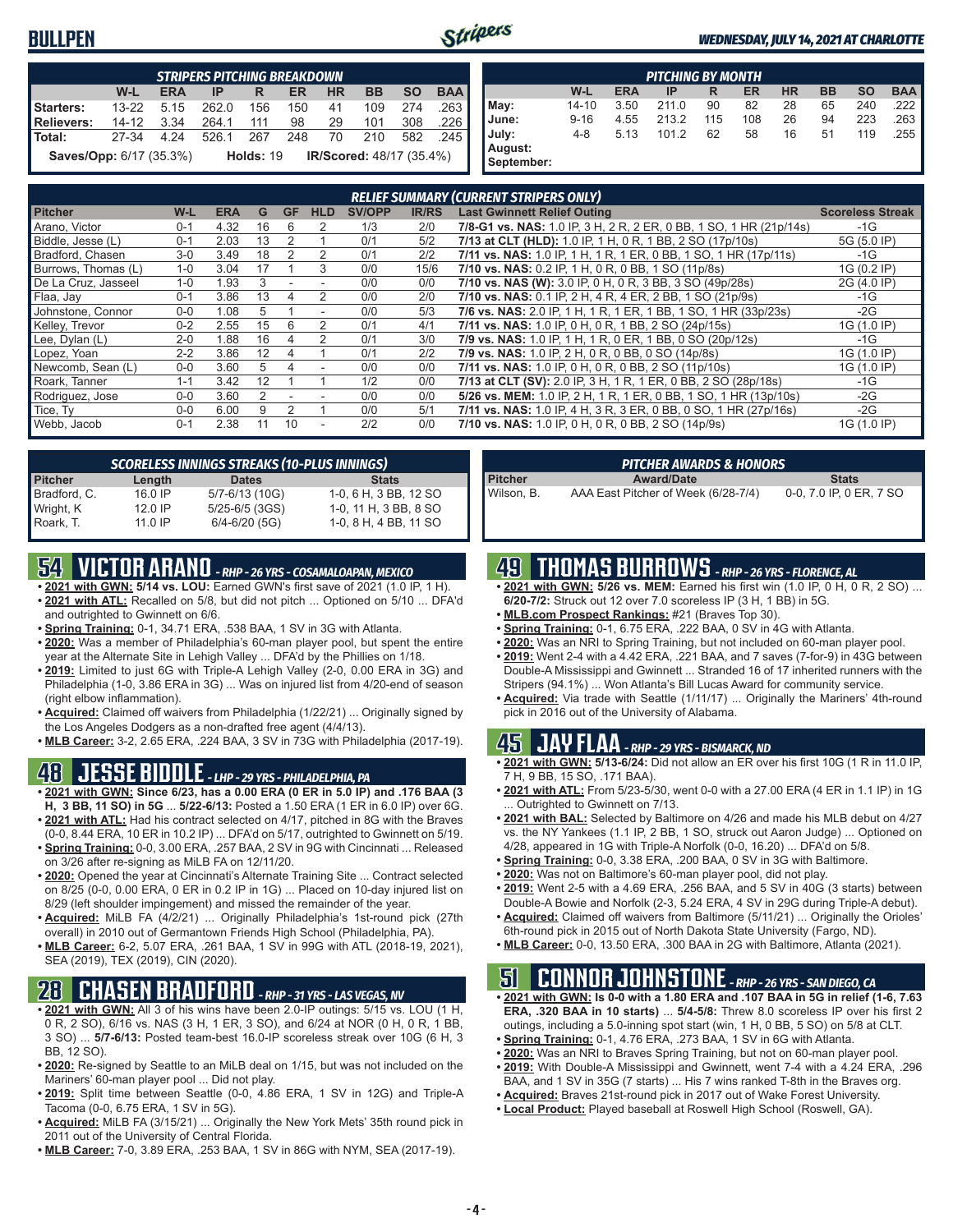# **43 TREVOR KELLEY** *- RHP - 27 YRS - PROVIDENCE, RI*

- **• 2021 with GWN: 5/12-6/27:** Allowed runs in just 2 of 13G for a 1.72 ERA (3 ER in 15.2 IP, 13 H, 6 BB, 15 SO, .241 BAA).
- **• Spring Training:** Did not pitch in Chicago Cubs' MLB camp ... Released on 4/23. **• 2020:** Pitched in 4G with Philadelphia, going 0-0 with a 10.80 ERA ... Outrighted
- on 8/14 and spent the rest of the season at the Phillies Alternate Site. **• 2019:** In 52G with Triple-A Pawtucket, went 5-5 with a 1.79 ERA, .216 BAA, and
- 12 SV ... Was an International League Midseason and Postseason All-Star and a *Baseball America* Triple-A All-Star ... Led IL in appearances and was T-1st in saves ... Made MLB debut on 7/2 at Toronto and logged 10G with Boston (0-3, 8.64 ERA).
- **• Acquired:** MiLB FA (4/28/21) ... Originally Boston's 36th-round pick in 2015 out of the University of North Carolina at Chapel Hill.
- **• MLB Career:** 0-3, 9.26 ERA, .347 BAA, 0 SV in 14G with BOS (2019), PHI (2020).

# **58 DYLAN LEE** *- LHP - 26 YRS - DINUBA, CA*

- **• 2021 with GWN: Has a 1.65 ERA (3 ER in 16.1 IP) and .161 BAA over his last 12G since 5/26** ... **5/4 at CLT:** Earned the win in his Stripers' debut (2.0 IP, 1 H, 1 R, 0 ER, 0 BB, 3 SO in 10-9 win in 12 innings) ... **6/11 at MEM:** Recorded his first pro hit, a double (1-for-2, R).
- **• Spring Training:** 0-0, 0.00 ERA, 0 SV in 2G with Miami ... Released on 3/29.
- **• 2020:** Was a non-roster invite to Marlins Spring Training, but was not on Miami's 60-man player pool ... Did not play.
- **• 2019:** Logged 45G between Double-A Jacksonville (0-3, 1.91 ERA, .176 BAA, 13 SV in 32G) and Triple-A New Orleans (1-3, 4.71 ERA, .329 BAA, 0 SV in 13G).
- **• Acquired:** MiLB FA (4/15/21) ... Originally Miami's 10th-round pick in 2016 out of Cal State Fresno (Fresno, CA).

# **55 YOAN LOPEZ** *- RHP - 28 YRS - NUEVA GERONA, CUBA*

- **• 2021 with GWN:** Has earned both of his wins in extra innings, 6/9-G2 at MEM (1.0 IP, 1 H, 0 R in 3-1 win in 8 innings) and 6/18 vs. NAS (1.0 IP, 2 H, 1 R, 0 ER, 1 SO in 8-7 win in 10 innings).
- **• 2021 with ARI:** Began the season on Arizona's Opening Day roster ... In 2 stints, went 0-0 with a 6.57 ERA (9 ER in 12.1 IP) and 0 SV (0-for-3) in 13G ... DFA'd on 5/20, traded to Atlanta on 5/22 and optioned to Gwinnett.
- **• Spring Training:** 1-0, 4.91 ERA, .214 BAA, 0 SV in 8G with Arizona.
- **• 2020:** In 20G with Arizona, went 0-1 with a 5.95 ERA, .269 BAA, and 2 holds. **• 2019:** Set MLB career highs in G (70) and holds (21), going 2-7 with a 3.41 ERA,
- .232 BAA, and 1 SV (1-for-4) with the D-backs. **• Acquired:** Via trade with Arizona in exchange for CF Deivi Estrada (5/22/21) ... Originally signed by the D-backs as a NDFA out of Cuba (1/16/15).
- **• MLB Career:** 2-8, 4.25 ERA, .252 BAA, 1 SV in 113G with Arizona (2018-21).

# **24 SEAN NEWCOMB** *- LHP - 28 YRS - BROCKTON, MA*

- **• 2021 with GWN:** Has been optioned twice, on 5/5 and 6/30 ... **5/6-7/3:** Struck out 8 over 3.0 scoreless IP (1 H, 1 BB) in 3G.
- **• Gwinnett Career:** 5-4 with a 2.84 ERA and .209 BAA in 19G (14GS) since 2017.
- **• 2021 with ATL:** In 23G, is 2-0 with a 5.82 ERA, .222 BAA, and 1 SV (1-for-2).
- **• Spring Training:** 0-0, 1.29 ERA, .227 BAA, 0 SV in 6G (1GS) with Atlanta.
- **• 2020:** Made just 4 starts with the Braves (0-2, 11.20 ERA) ... Spent most of the year at the Alternate Training Site at Coolray Field.
- **• Acquired:** Via trade with the Los Angeles Angels in exchange for SS Andrelton Simmons (11/12/15) ... Originally the Angels' 1st-round pick (15th overall) in 2014 out of the University of Hartford (West Hartford, CT).
- **• MLB Career:** 24-23, 4.26 ERA, .241 BAA, 2 SV in 132G (57GS) with Atlanta (2017-21) ... In 6G during the 2018-19 Postseasons, went 1-0 with a 1.08 ERA.

# **57 TANNER ROARK** *- RHP - 34 YRS - WILMINGTON, IL*

- **• 2021 with GWN: 5/23 at NAS:** Struck out 3 over 1.0 IP in his Stripers debut ... **6/10 at MEM:** Tossed 2.0 innings in relief (1 H, 0 R, 1 BB, 1 SO) for first win ... **6/4-6/20:** Pitched 11.0 scoreless innings over 5G (8 H, 4 BB, 11 SO, .205 BAA) ... **7/13 at CLT:** Notched his first save since 2015 with Washington (2.0 IP, 3 H, 1 ER, 0 BB, 2 SO in 5-3 win).
- **• 2021 with ATL:** Contract selected on 6/24, but did not pitch before being optioned back to Gwinnett on 6/27.
- **• 2021 with TOR:** Was on Toronto's Opening Day roster, went 0-1 with a 6.43 ERA in 3G (1 start) ... Released by the Blue Jays on 5/3.
- **• Spring Training:** 2-1, 8.44 ERA, .295 BAA in 4 starts with Toronto.
- **• 2020:** Made 11 starts with the Blue Jays, going 2-3 with a 6.80 ERA and .309 BAA.
- **• 2019:** Went 10-10 with a 4.35 ERA and .275 BAA in 31 starts with CIN and OAK. **• Acquired:** MiLB FA (5/10/21) ... Originally Texas's 25th-round pick in 2008 out of
- the University of Illinois at Urbana-Champaign.
- **• MLB Career:** 76-68, 3.85 ERA, .254 BAA, 1 SV in 227G (184 starts) with WSH, CIN, OAK, TOR (2013-21) ... Pitched in 2014 and 2016 Postseasons with Nationals (0-1, 3.86 ERA in 3G, 1 start).

# **53 TY TICE** *- RHP - 24 YRS - PRAIRIE GROVE, AR*

- **• 2021 with GWN: 6/10 at MEM:** Threw 1.0 scoreless IP (0 H, 0 BB, 1 SO) in his Stripers debut, combining with 5 pitchers on a 2-hit shutout ... **6/10-7/2:** Scored upon in just 1 of 7G (1.29 ERA, 1 ER in 7.0 IP, 4 H, 1 BB, 7 SO, .174 BAA).
- **• 2021 with ATL:** Recalled on 6/20 and pitched once (6/21 at NYM, 1.0 IP, 1 H, 0 R, 1 BB, 0 SO) ... Optioned back to Gwinnett on 6/24.
- **• 2021 with TOR:** Recalled from the Alternate Training Site 3 times (4/9, 4/24, 5/22), went 0-0 with a 5.14 ERA (4 ER in 7.0 IP) in 4G during his MLB debut ... Also pitched once for Triple-A Buffalo (0 ER in 1.0 IP) ... DFA'd on 5/30.
- **• Spring Training:** 1-0, 9.00 ERA, .273 BAA, 0 SV in 6G with Toronto.
- **• 2020:** Spent the entire year at the Blue Jays' Alternate Training Site ... Did not reach the Majors ... Had his contract selected by Toronto on 11/20.
- **• 2019:** Between Double-A New Hampshire and Triple-A Buffalo, went 3-4 with a 2.34 ERA, .196 BAA, and 8 saves (8-for-12) in 46 relief appearances.
- **• Acquired:** Via trade from Toronto in exchange for cash (6/4/21) ... Originally the Blue Jays' 16th-round pick in 2017 out of Central Arkansas.
- **• MLB Career:** 0-0, 4.50 ERA, .303 BAA in 5G with Toronto, Atlanta (2021).

# **71 JACOB WEBB** *- RHP - 27 YRS - RIVERSIDE, CA*

**• 2021 with GWN: Is 2-for-2 in save chances, including 6/9 at MEM (1.0 IP, 0 H, 0 R, 1 SO) and 6/30 at DUR (1.0 IP, 1 H, 0 R, 2 SO)** ... **5/26-6/9:** Struck out 5 over 5.0 IP (0 R, 2 H, 0 BB) in 5G.

- **• 2021 with ATL:** Recalled 4 times (4/7, 4/10, 6/5, 6/17) ... In 17G with the Braves, is 1-2 with a 5.29 ERA (10 ER in 17.0 IP) and a .324 BAA.
- **• Spring Training:** 1-0, 2.57 ERA, .222 BAA, 2 HLD in 7G with Atlanta ... Optioned to the Alternate Training Site in Gwinnett on 3/25.
- **• 2020:** Assigned to the Alternate Training Site on 7/19, but missed over a month with a right shoulder strain (placed on 60-day injured list on 7/20) ... Activated on 9/8 and went 0-0 with a 0.00 ERA (0 ER in 10.0 IP) and .200 BAA in 8G ... Made his MLB Postseason debut, going 0-0 with a 9.00 ERA (3 ER in 3.0 IP) in 3G.
- **• 2019:** Made his MLB debut with Atlanta, going 4-0 with a 1.39 ERA (5 ER in 32.1 IP), .205 BAA, 9 holds, and 2 saves (2-for-4) in 36G ... Also logged 10G with Gwinnett (0-1, 6.97 ERA, .225 BAA, 1 SV).
- **• Acquired:** Braves' 18th-round pick in 2014 out of Tabor College (Hillsboro, KS).
- **• MLB Career:** 5-2, 2.28 ERA, .243 BAA, 2 SV in 61G with Atlanta (2019-21).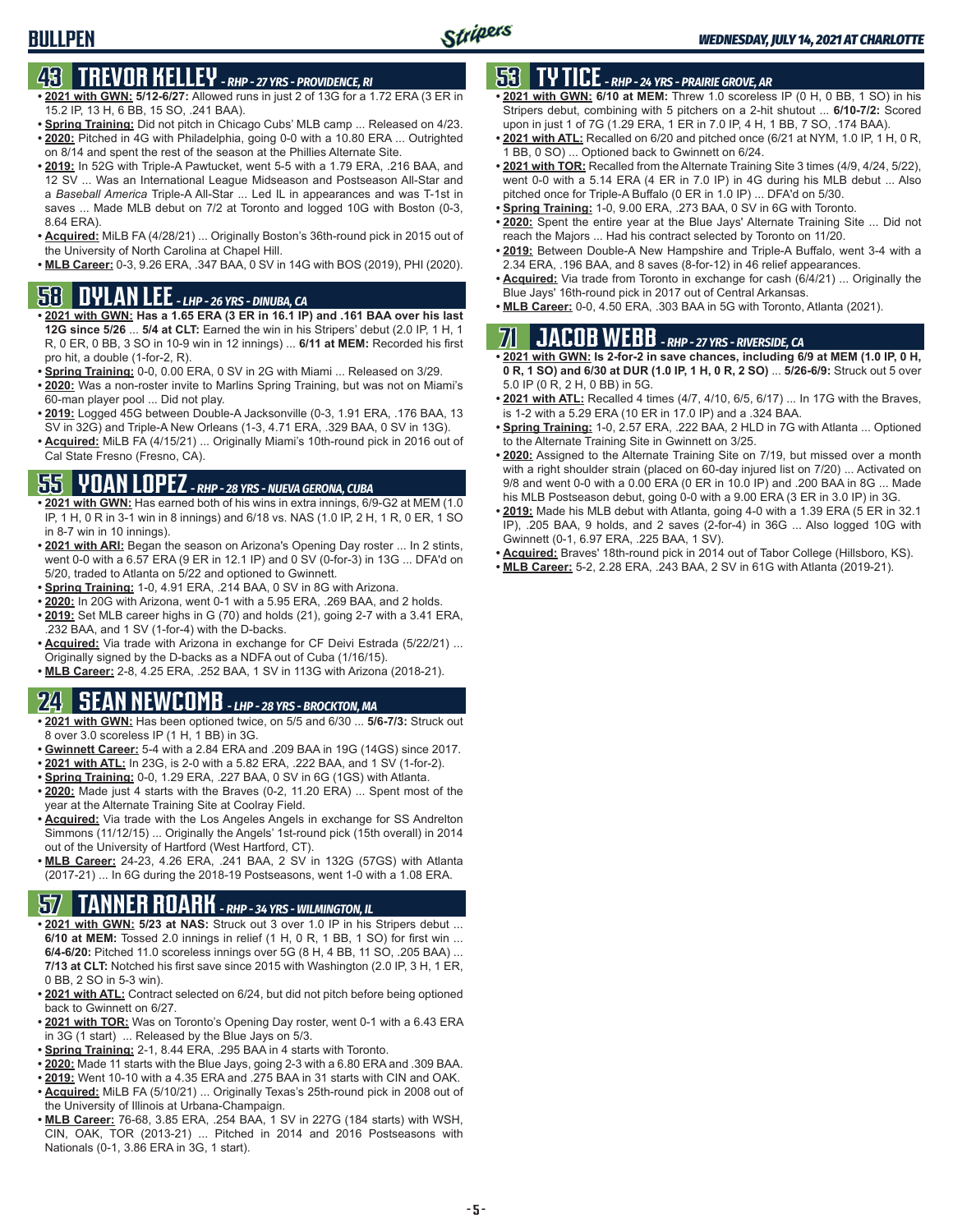#### Stripers **OFFENSE** *WEDNESDAY, JULY 14, 2021 AT CHARLOTTE TOTAL:* .244, 70 HR, .741 OPS *RISP:* .253, 19 HR, .758 OPS *RUNS/INNING: 1 2 3 4 5 6 7 8 9 X TOT Vs. LHP:* .247, 30 HR, .771 OPS *RISP/2O:* .225, 8 HR, .695 OPS **Stripers:** 49 29 22 33 29 32 31 34 23 11 293 *Vs. RHP:* .242, 40 HR, .723 OPS *LOADED:* .259, 3 HR, .803 OPS **Opponents:** 39 36 36 33 17 28 30 23 13 12 267

| <b>HOME RUNS</b><br>Player<br>Off LH Off RH Team W-L<br>2R<br><b>GS</b><br>1 <sub>R</sub><br>3R<br>Tot. |                          |                |                          |                          |                          |                |        |         |                                                  |                          | <b>MULTI-GAMES</b>       |                |
|---------------------------------------------------------------------------------------------------------|--------------------------|----------------|--------------------------|--------------------------|--------------------------|----------------|--------|---------|--------------------------------------------------|--------------------------|--------------------------|----------------|
|                                                                                                         |                          |                |                          |                          |                          |                |        |         | Last HR with Gwinnett (Regular Season)           | Hit                      | <b>RBI</b>               | <b>HR</b>      |
| <b>Almonte</b>                                                                                          | 2                        |                |                          |                          | 3                        |                |        | $3-0$   | 5/30/21 vs. MEM, 1R (RH Connor Jones)            | 8                        | 5                        |                |
| Arcia                                                                                                   | 10                       | 3              | $\sim$                   |                          | 13                       | 6              | 7      | $7 - 4$ | 7/3/21 at DUR, 1R/Leadoff (RH Shane Baz)         | 16                       | 8                        | 1              |
| Brugman                                                                                                 | $\overline{\phantom{0}}$ | ٠              | $\overline{\phantom{a}}$ | $\overline{\phantom{a}}$ |                          |                |        | $0 - 0$ |                                                  |                          | $\overline{\phantom{a}}$ |                |
| Camargo                                                                                                 | 4                        | $\overline{2}$ |                          |                          | ⇁                        | 3              | 4      | $3 - 3$ | 7/10/21 vs. NAS, 1R (RH Thomas Jankins)          | 14                       | 5                        | $\overline{ }$ |
| Casteel                                                                                                 |                          | $\overline{2}$ |                          |                          | 3                        | $\overline{2}$ |        | $2 - 1$ | 6/24/21 at NOR, GS (LH Zac Lowther)              | 5                        | 5                        |                |
| Contreras                                                                                               | ٠                        |                |                          |                          |                          |                |        | $0 - 0$ |                                                  |                          | ۰                        |                |
| Demeritte                                                                                               | 5                        | $\overline{2}$ |                          |                          | ⇁                        | 4              | 3      | $6 - 1$ | 7/13/21 at CLT, 1R (RH Zack Burdi)               | ⇁                        | $\overline{4}$           | ٠.             |
| Ervin                                                                                                   | 2                        | $\overline{2}$ |                          |                          | 5                        | 3              | 2      | $3 - 2$ | 7/7/21 vs. NAS, PH, 2R (LH Aaron Ashby)          | $\overline{4}$           | 5                        |                |
| Goins                                                                                                   |                          |                |                          |                          | $\overline{2}$           |                |        | $1 - 1$ | 7/4/21 at DUR, 2R (RH Joe Ryan)                  | 12                       | 6                        |                |
| Gore                                                                                                    |                          |                | ٠                        |                          | ٠                        |                | $\sim$ | $0 - 0$ |                                                  | 3                        | $\overline{\phantom{a}}$ |                |
| Heredia                                                                                                 | $\overline{a}$           |                |                          |                          |                          |                |        | $0 - 0$ |                                                  |                          | ٠                        |                |
| Inciarte                                                                                                | $\overline{\phantom{0}}$ |                |                          |                          |                          |                |        | $0 - 0$ |                                                  | $\overline{\phantom{a}}$ | $\overline{\phantom{a}}$ | ٠.             |
| Jackson                                                                                                 | 3                        | $\overline{2}$ |                          |                          | ⇁                        | 4              | 3      | $3 - 1$ | 7/2/21 at DUR, 1R (RH Chris Mazza) - 2nd of Game | 6                        | 5                        | 2              |
| Kazmar Jr.                                                                                              | $\overline{2}$           | $\overline{2}$ |                          |                          | 5                        | $\overline{2}$ | 3      | $2 - 3$ | 7/8/21-G1 vs. NAS, 2R (LH Quentin Torres-Costa)  | 3                        | $\overline{4}$           |                |
| Kipnis                                                                                                  |                          | $\overline{2}$ |                          |                          | 4                        |                | 4      | $3 - 1$ | 7/8/21-G1 vs. NAS, 2R (RH Ryan Weber)            | 8                        | 5                        |                |
| Lucroy                                                                                                  |                          |                |                          |                          | $\overline{2}$           |                | 2      | $1 - 1$ | 6/10/21 at MEM, 3R (RH Grant Black)              | 4                        | 3                        | ۰.             |
| Martinez                                                                                                |                          |                |                          |                          | $\overline{\phantom{a}}$ |                |        | $0 - 0$ |                                                  | $\overline{2}$           |                          |                |
| Morales                                                                                                 |                          |                |                          |                          |                          |                |        | $1 - 0$ | 5/7/21 at CLT, 3R (RH Joe De Carlo)              |                          |                          |                |
| $\sqrt{\frac{1}{2}}$ Pache                                                                              | 2                        |                | $\overline{\phantom{a}}$ |                          | 3                        | $\overline{2}$ |        | $2 - 0$ | 7/8/21-G2 vs. NAS, 1R (LH Blaine Hardy)          | $\overline{7}$           | 4                        | $\overline{ }$ |
| Sanchez                                                                                                 | $\blacksquare$           |                |                          |                          |                          |                |        | $1 - 0$ | 6/16/21 vs. NAS, 3R (RH Miquel Sanchez)          | 3                        | $\overline{2}$           |                |
| Snider                                                                                                  | 2                        |                | $\overline{\phantom{a}}$ | $\overline{\phantom{a}}$ | $\overline{2}$           |                | 2      | $2 - 0$ | 6/18/21 vs. NAS, 1R (RH Patrick Weigel)          | 3                        |                          |                |
| Unroe                                                                                                   |                          |                |                          |                          |                          |                |        | $0 - 0$ | 7/19/19 vs. ROC, 1R (RH Drew Hutchison)          |                          |                          |                |
| <b>Waters</b>                                                                                           | $\mathfrak{D}$           |                | $\overline{2}$           |                          | 5                        | 3              | 2      | $1 - 3$ | 7/8/21-G2 vs. NAS, 3R (LH Blaine Hardy)          | 14                       | $\overline{\mathcal{A}}$ |                |
| Total:                                                                                                  | 37                       | 20             | 10                       | 3                        | 70                       |                |        |         |                                                  |                          |                          |                |

**Back-to-Back Homers (1x):** Almonte (GS) / Snider, 5/7 at CLT (1st Inning)

**Back-to-Back-to-Back Homers (1x):**

Arcia (2R) / Camargo / Demeritte, 5/8 at CLT (6th Inning)

**Pinch-Hit Homers (3x):** Demeritte (1R), 5/12 vs. LOU (7th Inning) Casteel (2R), 6/3 vs. JAX (7th Inning) Ervin (2R), 7/7 vs. NAS (6th Inning)

**Leadoff (Game) Homers (2x):** Waters, 5/19 at NAS Arcia, 7/3 at DUR

### **Walk-Off Homers (1x):**

Arcia (Solo), 5/16 vs. LOU (9th Inning)

| <b>Player</b>  | AVG.  | ΑВ             | н              | 2B             | 3Β           | <b>HR</b>   | <b>RBI</b>     |
|----------------|-------|----------------|----------------|----------------|--------------|-------------|----------------|
| Almonte        | 1.000 |                |                | O              | <sup>0</sup> | 0           | 2              |
| Arcia          | ---   | $\Omega$       | $\mathbf 0$    | $\Omega$       | $\Omega$     | $\mathbf 0$ | $\mathbf 0$    |
| Casteel        | .150  | 20             | 3              |                | $\Omega$     |             | $\overline{4}$ |
| Demeritte      | .400  | 5              | $\overline{2}$ |                | $\Omega$     |             | 1              |
| Ervin          | .333  | 6              | $\overline{2}$ | $\Omega$       | $\Omega$     |             | 3              |
| Goins          | .000  | $\overline{2}$ | $\Omega$       | $\Omega$       | $\Omega$     | $\Omega$    | $\mathbf 0$    |
| Gore           | .250  | 4              |                | $\Omega$       | $\Omega$     | $\mathbf 0$ | $\mathbf 0$    |
| Kazmar Jr.     | .000  |                | $\Omega$       | $\Omega$       | $\Omega$     | $\Omega$    | $\mathbf 0$    |
| Lee            | .000  |                | $\Omega$       | $\Omega$       | $\Omega$     | $\Omega$    | $\mathbf 0$    |
| Lucroy         | .000  | 3              | 0              | $\Omega$       | $\Omega$     | $\mathbf 0$ | $\mathbf 0$    |
| <b>Morales</b> | .000  |                | 0              | $\Omega$       | $\Omega$     | 0           | 0              |
| Pache          | ---   | $\Omega$       | 0              | $\Omega$       | $\Omega$     | 0           | $\mathbf 0$    |
| Sanchez        | .000  | 6              | $\Omega$       | $\Omega$       | $\Omega$     | $\Omega$    | $\Omega$       |
| Snider         | .077  | 13             | 1              | $\Omega$       | $\Omega$     | 0           | $\mathbf 0$    |
| Unroe          | .000  | 4              | $\Omega$       | $\Omega$       | $\Omega$     | 0           | $\mathbf 0$    |
| Totals:        | .137  | 73             | 10             | $\overline{2}$ | 0            | 3           | 10             |

*PINCH HITTERS*

|                       |            |    |    |    |           | <b>STRIPERS BATTING BY MONTH</b> |           |            |            |            |
|-----------------------|------------|----|----|----|-----------|----------------------------------|-----------|------------|------------|------------|
|                       | <b>AVG</b> | G  | 2B | 3B | <b>HR</b> | <b>RBI</b>                       | <b>SB</b> | <b>OBP</b> | <b>SLG</b> | <b>OPS</b> |
| May:                  | .254       | 24 | 43 | 2  | 36        | 138                              | 24        | .366       | .445       | .811       |
| June:<br>July:        | .227       | 25 | 36 | 3  | 21        | 88                               | 23        | .308       | .357       | .665       |
|                       | .256       | 12 | 23 | 1  | 13        | 48                               | 9         | .328       | .419       | .747       |
| August:<br>September: |            |    |    |    |           |                                  |           |            |            |            |
|                       |            |    |    |    |           |                                  |           |            |            |            |

|                   |                | <b>ON-BASE STREAKS (15-PLUS GAMES)</b> |
|-------------------|----------------|----------------------------------------|
|                   | Length/Dates   | <b>Stats</b>                           |
| Player<br>Camargo | 18G (6/18-7/8) | .303 (20-66), 6 2B, 2 HR, 7 RBI, 7 BB  |

Arcia 13G (5/4-5/18) .393 (22-56), 4 2B, 7 HR, 17 R, 12 RBI

**Player Length/Dates** 

*HITTING STREAKS (10-PLUS GAMES)*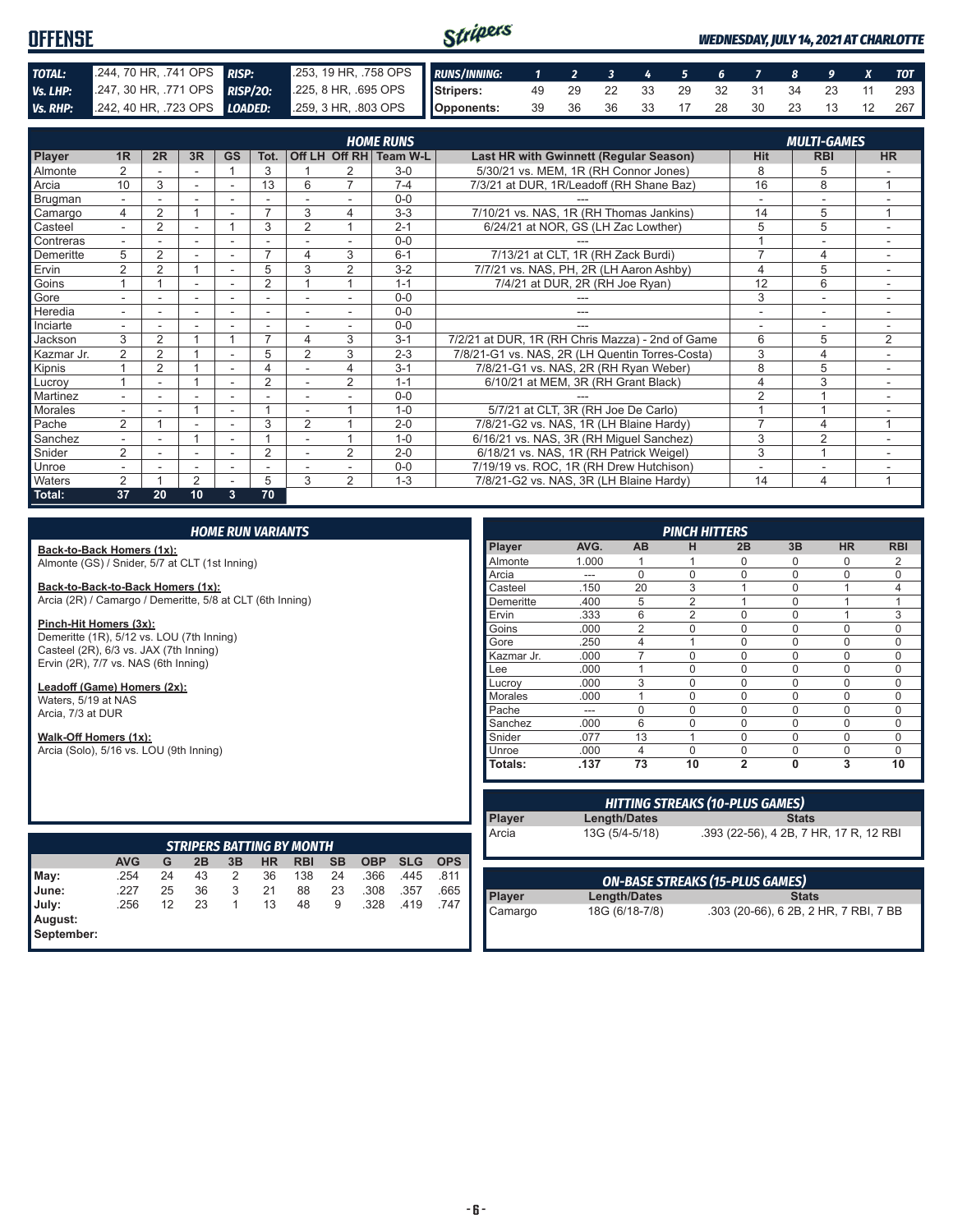# **BATTER BIOS**

# **9 RYAN CASTEEL** *- 1B/C - 30 YRS - CHATTANOOGA, TN*

*SEASON WITH GWN:*.240, 3 HR, 17 RBI, 0 SB, .718 OPS *HIT STREAK:* -3G (0-7) *7/13 at CLT:*DNP *SERIES:* .--- (0-0)

- **• 2021 with GWN: 5/15-5/18:** Had 6 RBI in 3G span, including 5/15 vs. LOU (1 for-2, GW 3-run 2B, 3 RBI) and 5/16 vs. LOU (1-for-3, HR, 2 RBI) ... **6/2 vs. JAX:** Notched pinch-hit 2-run 2B ... **6/3 vs. JAX:** Hit pinch-hit 2-run HR (#2) ... **6/24 at NOR:** Crushed game-winning grand slam (#3) in 6-2 victory (1-for-4, 4 RBI), his 2nd career slam (first since 7/20/13 with Adv-A Modesto).
- **• Spring Training:** Did not play in Atlanta's MLB camp.
- **• 2020:** Was not on the Braves' 60-man player pool ... Did not play.
- **• 2019:** Played 118G with Double-A Mississippi, batting .263 (21 2B, 2 3B, 21 HR, 73 RBI, .811 OPS) ... Ranked 2nd in the Southern League in homers and RBI, 3rd in slugging (.477) ... Was his 2nd career 20-homer season (hit 22 in 2013).
- **• Acquired:** MiLB FA (3/14/21) ... Originally Colorado's 17th-round pick in 2010 out of Cleveland State Community College (Cleveland, TN).

# **14 WILLIAM CONTRERAS** *- C - 23 YRS - PUERTO CABELLO, VZ*

*SEASON WITH GWN:*.333, 0 HR, 2 RBI, 0 SB, .929 OPS *HIT STREAK:* 2G (3-7)

- *7/13 at CLT:*1-3, RBI, BB *SERIES:* .333 (1-3), RBI
- **• 2021 with GWN: 7/8 vs. NAS:** Made his Triple-A debut (1-for-5, R) ... **7/10 vs. NAS:** Tallied his first Triple-A RBI (2-for-4, 2 2B, R, RBI).
- **• 2021 with ATL:** On the Braves' Opening Day roster ... Hit .204 (3 2B, 1 3B, 7 HR, 16 R, 21 RBI, .666 OPS) in 44G through 7/6 ... Optioned on 7/7.
- **• Spring Training:** .350, 3 2B, 1 HR, 5 R, 7 RBI in 17G with Atlanta.
- **• 2020:** Spent most of the year at the Alternate Training Site at Coolray Field ... Recalled by Atlanta for his MLB debut on 7/24 ... Hit .400 (4-for-10, 1 2B, 1 RBI) in 4G before being optioned on 7/29.
- **• 2019:** Between FLA and MIS, hit .255 (20 2B, 6 HR, 50 R, 39 RBI) in 110G ... Named a Florida State League Midseason All-Star.
- **• Bloodlines:** Older brother is Chicago Cubs' C Willson Contreras.
- **• Acquired:** NDFA (2/1/15) out of Puerto Cabello, Venezuela.
- **• MLB Career:** .217, 4 2B, 1 3B, 7 HR, 22 RBI, 0 SB in 48G with Atlanta (2020-21).

# **12 TRAVIS DEMERITTE** *- OF - 26 YRS - NEW YORK, NY*

*SEASON WITH GWN:*.305, 7 HR, 16 RBI, 1 SB, 1.101 OPS *HIT STREAK:* 6G (8-23)

*7/13 at CLT:*1-4, HR, R, RBI, 3 SO *SERIES:* .250 (1-4), HR, R, RBI

- **• 2021 with GWN: 5/4 at CLT:** Tallied 5 RBI (3-for-6, HR) to set a Gwinnett Opening Night record ... **5/8-5/12:** Homered in 3 straight games (#2-4), batting .400 (4-for-10, 4 RBI) in that span ... **6/10-7/10:** Was on the Gwinnett injured list ... **7/13 at CLT:** Homered in his first game back from the IL (1-for-4, solo, #7).
- **• Gwinnett Career:** In 124G since 2019, batting .290 (122-for-421, 37 2B, 2 3B, 27 HR, 87 R, 89 RBI, 5 SB, .975 OPS) with the Stripers.
- **• Spring Training:** .133, 0 HR, 3 RBI, 1 SB, .467 OPS in 14G with Atlanta ... Outrighted to Gwinnett on 2/21 and signed to a MiLB contract.
- **• 2020:** Hit .172 with 1 2B, 4 RBI in 18G with Detroit ... DFA'd on 2/5/21.
- **• 2019:** Made his Triple-A debut with Gwinnett and was an IL All-Star (.286, 20 HR, 73 RBI, .944 OPS in 96G) ... Has 1 of the 9 20-HR seasons in GWN history Traded to Detroit on 7/31, made his MLB debut (.225, 3 HR, 10 RBI in 48G).
- **• Acquired:** Off Waivers from Detroit (2/12/21) ... Originally Texas' 1st-round pick (30th overall) in 2013 out of Winder-Barrow High School (Winder, GA).
- **• MLB Career:** .217, 8 2B, 2 3B, 3 HR, 14 RBI, 3 SB with Detroit (2019-20).

# **18 PHILLIP ERVIN** *- OF - 28 YRS - MOBILE, AL*

*SEASON WITH GWN:*.184, 5 HR, 18 RBI, 8 SB, .633 OPS *HIT STREAK:* -1G (0-3) *7/13 at CLT:*DNP *SERIES:* .--- (0-0)

- **• 2021 with GWN: 6/2 vs. JAX:** Hit decisive 3-run HR (#1) and tallied season-high 4 RBI (1-for-4, R) ... **6/13 at MEM:** Belted game-tying 2-run HR (#2) with 2 outs in the 9th of an eventual 7-6 loss (1-for-3, 1 R, 2 RBI) ... **7/7 vs. NAS:** Clubbed game-tying 2-run pinch-hit HR (#5, 1-for-1, 2 RBI).
- **• Spring Training:** .276, 0 HR, 2 RBI, 1 SB, .647 OPS in 18G with Atlanta ... DFA'd on 3/28, outrighted to the Alternate Training Site on 4/3.
- **• 2020:** Between Cincinnati and Seattle, hit .149 with 3 2B, 4 RBI, 1 SB in 37G ... DFA'd by the Reds (8/28), Mariners (12/16), and Chicago Cubs (2/20/21).
- **• Acquired:** Off waivers from the Chicago Cubs (2/22/21) ... Originally Cincinnati's 1st-round pick (27th overall) in 2013 out of Samford University (Homewood, AL).
- **• MLB Career:** .247, 26 2B, 8 3B, 17 HR, 68 RBI, 15 SB in 237G with CIN, SEA (2017-20) ... Talled 7 of his 8 career triples in 2019 (ranked 7th in NL).

# **8 RYAN GOINS** *- INF - 33 YRS - TEMPLE, TX*

*SEASON WITH GWN:*.266, 2 HR, 25 RBI, 2 SB, .709 OPS *HIT STREAK:* 1G (1-3)

- *7/13 at CLT:*1-3, R, RBI, BB, SB *SERIES:* .333 (1-3), R, RBI, SB **• 2021 with GWN: 5/4 at CLT:** Hit Gwinnett's first HR of the season (solo, 2-for-5, RBI) ... **5/12 vs. LOU:** Set season highs for hits (3-for-4) and RBI (3) ... **6/18-6/29:** Posted season-best 8G hitting streak (.400, 10-for-25, 1 2B, 3 R, 6 RBI) ... **7/4 at DUR:** Homered for the first time since Opening Night (2-run, #2, 1-for-4, 2 RBI).
- **• Triple-A Career:** Has played for BUF (2013-16), LHV (2018), CLT (2019), and GWN (2021) ... Was teammates with MGR Matt Tuiasosopo in 2014 with BUF.
- **• Spring Training:** .391, 2 2B, 0 HR, 5 RBI, 0 SB, .960 OPS in 16G with Atlanta.
- **• 2020:** Played in 14G with the Chicago White Sox, batting .000 (0-for-9, 4 R) ... Spent most of the year at the Alternate Training Site in Schaumburg, IL.
- **• Acquired:** MiLB FA (2/25/21) ... Originally Toronto's 4th-round pick in 2009 out of Dallas Baptist University (Dallas, TX).
- **• MLB Career:** .228, 71 2B, 12 3B, 22 HR, 158 RBI in 555G with TOR, KC, CWS (2013-20) ... Played for TOR in 2015-16 Postseasons (.146, 1 HR, 5 RBI in 14G).

# **5 TERRANCE GORE** *- OF - 30 YRS - MACON, GA*

*SEASON WITH GWN:*.308, 0 HR, 0 RBI, 13 SB, .822 OPS *HIT STREAK:* -1G (0-4)

- *7/13 at CLT:*DNP *SERIES:* .--- (0-0)
- **• Leaderboard:** Entering 7/14, ranks among Triple-A East top 10 in SB (T-5th, 13).
- **• 2021 with GWN:** Is 13-for-14 (92.9%) in stolen base attempts over 23G, has a pair of 2-steal games (5/18 at NAS, 6/18 vs. NAS) ... **6/9-G2 at MEM:** Stole 3rd and scored winning run in 8th inning of 3-1 victory ... **7/10 vs. NAS:** Notched seasonhigh 3 hits (3-for-3, 2B, R).
- **• Spring Training:** Did not play in Atlanta's MLB camp.
- **• 2020:** Logged 2G in his lone season with the Los Angeles Dodgers (0 PA).
- **• Acquired:** MiLB FA (2/18/21) ... Originally Kansas City's 20th-round pick in 2011 out of Gulf Coast Community College (Panama City, FL).
- **• MLB Career:** .224, 2 2B, 1 3B, 0 HR, 1 RBI, 40 SB in 102G with KC, CHC, LAD (2014-20) ... Played in the Postseason with KC (2014-15) and CHC (2018), going 0-for-2 with 3 R, 5 SB ... Won World Series with the Royals in 2015.

## **56 ALEX JACKSON** *- C - 25 YRS - SAN DIEGO, CA*

*SEASON WITH GWN:*.257, 7 HR, 17 RBI, 1 SB, .972 OPS *HIT STREAK:* -1G (0-3)

- *7/13 at CLT:*0-3, BB, 2 SO *SERIES:* .000 (0-3)
- **• MLB Rehab:** Placed on Atlanta's 10-day IL on 5/2 (strained left hamstring) ... Moved to 60-day IL on 6/24 ... Assigned to rehab with Gwinnett twice (5/21, 6/30). **• 2021 with GWN: Batting .290 (18-for-62, 4 2B, 1 3B, 7 HR, 10 R, 17 RBI, 1.083**
- **OPS) in last 16G since 5/27** ... **5/27 vs. MEM:** Set career highs in HR (3) and RBI (7) in 4-for-4 effort ... **6/9-G1 at MEM:** Belted GW 3-run HR (#5) in 5-4 win ... **7/2 at DUR:** Notched his 7th career multi-HR game with GWN (2-for-5, 2 HR, 3 RBI). **• Gwinnett Career:** Of his 110 career hits with the Stripers, 65 (59.0%) have gone
- for extra bases (24 2B, 3 3B, 38 HR) ... Has an .836 OPS in 139G.
- **• 2021 with Atlanta:** Made the Braves' Opening Day roster for the first time in his career ... Hit .043 (1-for-23, 2 R) in 10G prior to the injury.
- **• Spring Training:** .194, 2 2B, 2 HR, 8 RBI, .716 OPS in 14G with Atlanta.
- **• 2020:** Spent most of the year at the Alternate Training Site in Gwinnett ... In 5G with Atlanta, batted .286 (2-for-7, 1 2B).
- **• Acquired:** Via trade with Seattle in exchange for RHP Max Povse and RHP Rob Whalen (11/28/16) ... Originally the Mariners' 1st-round pick (6th overall) in 2014 out of Rancho Bernardo High School (San Diego, CA).
- **• MLB Career:** .070, 1 2B, 2 R, 0 RBI in 19G with Atlanta (2019-21).

# **4 SEAN KAZMAR JR.** *- INF - 36 YRS - VALDOSTA, GA*

*SEASON WITH GWN:*.187, 5 HR, 17 RBI, 2 SB, .588 OPS *HIT STREAK:* -1G (0-4)

- *7/13 at CLT:*0-4, SO *SERIES:* .000 (0-4) **• 2021 with GWN: 5/25 vs. MEM:** Lined a walk-off single in the 9th for a 2-1 win, his first career walk-off RBI with Gwinnett ... **7/8-G1 vs. NAS:** Surpassed Joey Terdoslavich for 3rd on Gwinnett's career home run list (#42, 1-for-3, 2 RBI).
- **• Gwinnett Career:** Batting .264 (643-for-2433, 132 2B, 12 3B, 42 HR, 292 R, 287 RBI, 24 SB) in 709G over 8 seasons ... Leads in career G, AB, H, TB (925), 2B, R, RBI ... Ranks 2nd in career 3B (12) ... Ranks 3rd in career HR (42).
- **• 600 Club:** His 643 hits are 3rd in Richmond/Gwinnett history (Larry Whisenton leads with 657) ... Is one of 5 in RICH/GWN history with 600 hits.
- **• 2021 with ATL:** Contract selected on 4/17, has spent 2 stints with Atlanta (4/17- 4/23, 5/4-5/7), going 0-for-2 ... Pinch hit on 4/17 at the Chicago Cubs, marking his first MLB appearance in 4,589 days since 9/23/08 with San Diego ... The last player with a bigger gap between MLB appearances was Ralph Winegarner (13 years, 14 days between 6/23/36 with CLE and 7/7/49 with STL).
- **• Spring Training:** .409, 3 HR, 9 RBI, 0 SB, 1.415 OPS in 25G with Atlanta.
- **• 2020:** Was an NRI to Braves Spring Training, but not on 60-man player pool.
- **• Acquired:** MiLB FA (12/7/20) ... Originally San Diego's 5th-round pick in 2004 out of the College of Southern Nevada.
- **• MLB Career:** .195, 1 2B, 0 3B, 0 HR, 2 RBI in 22G with San Diego (2008) and Atlanta (2021).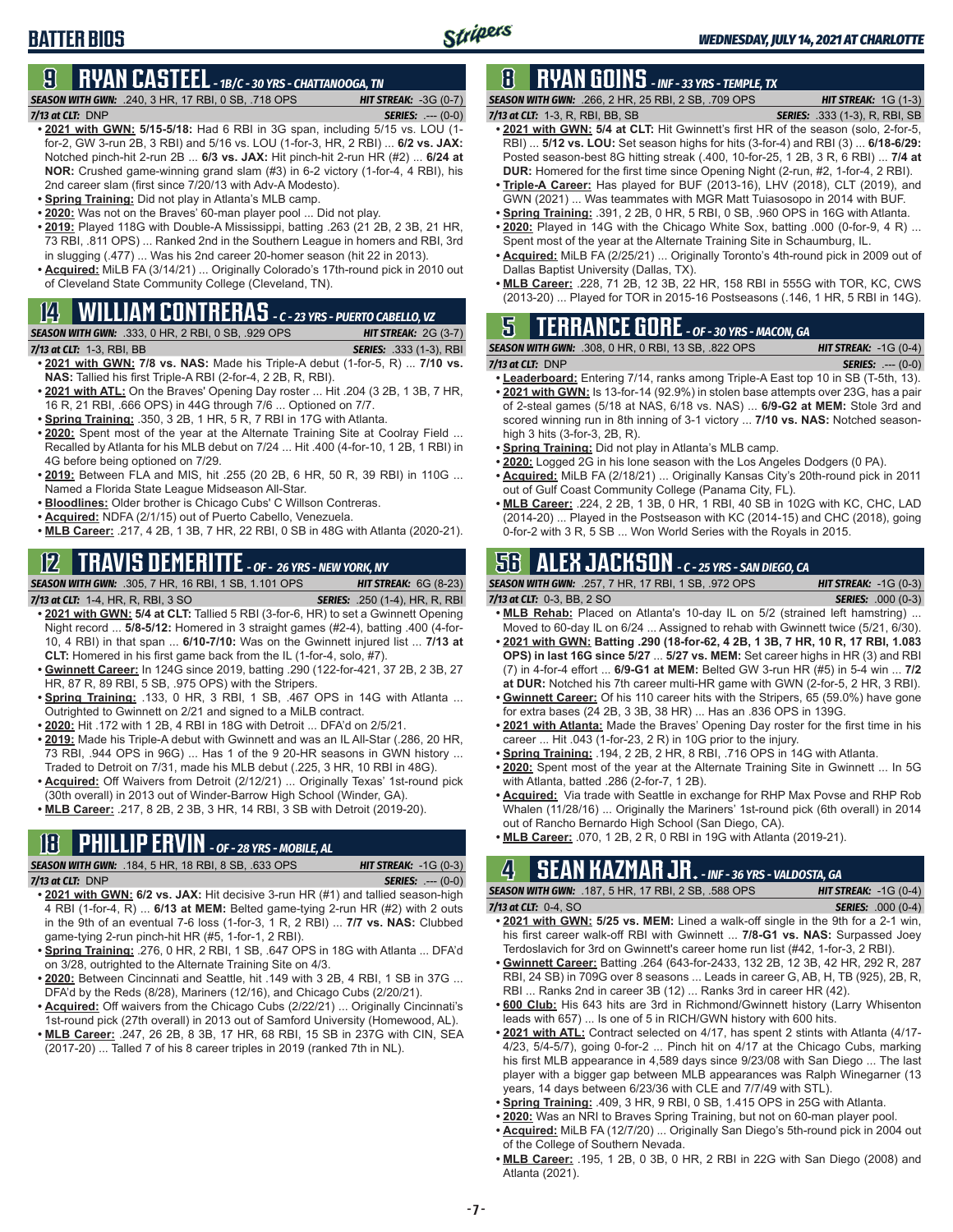# **BATTER BIOS**

### **22 JASON KIPNIS** *- INF - 34 YRS - NORTHBROOK, IL*

*SEASON WITH GWN:*.241, 4 HR, 14 RBI, 0 SB, .748 OPS *HIT STREAK:* -1G (0-5) *7/13 at CLT:*0-5, SO *SERIES:* .000 (0-5)

- **• 2021 with GWN: Has 3 multi-hit efforts in last 6G, batting .269 (7-for-26, 1 2B, 1 HR, 4 R, 5 RBI)** ... **5/28 vs. MEM:** Belted a decisive 3-run HR (#1, 2-for-3, 3 RBI) ... **6/16 at NAS:** Hit another game-winning HR (#2), a 2-run shot (2-for-4,, 2 RBI). **• Spring Training:** .241, 1 2B, 1 HR, 2 R, 3 RBI in 12G with Atlanta ... Released on
- 3/27, re-signed to MiLB deal on 3/29. **• 2020:** In his lone season with the Chicago Cubs, hit .237 (8 2B, 1 3B, 3 HR, 16 RBI, 1 SB) in 44G ... Played in 2G during the Postseason (0-for-3, 1 BB, 1 SO) ... Elected Free Agency on 10/28.
- **• Acquired:** MiLB FA (3/29/21) ... Originally Cleveland's 2nd-round pick in 2009 out of Arizona State University (Tempe, AZ).
- **• MLB Career:** .260, 260 2B, 24 3B, 126 HR, 545 RBI, 136 SB in 1,165G with CLE, CHC (2011-20) ... Was 2-time AL All-Star with the Indians (2013, 2015) ... Hit .192 (3 2B, 1 3B, 4 HR, 9 RBI) in 26G during the Postseason with CLE (2013, 2016-18) and CHC (2020).

### **20 JONATHAN MORALES** *- C - 26 YRS - ARROYO, PUERTO RICO*

*SEASON WITH GWN:*.119, 1 HR, 6 RBI, 0 SB, .303 OPS *HIT STREAK:* 1G (1-2) *7/13 at CLT:*DNP *SERIES:* .--- (0-0)

- **• 2021 with GWN: 5/7 at CLT:** Tied his single-game career high with 5 RBI, going 2-for-6 with a 3-run HR (#1) in the 9th.
- **• Spring Training:** .250, 0 HR, 1 RBI, 0 SB, 1.200 OPS in 12G with Atlanta.
- **• 2020:** Spent entire year at Braves Alternate Site in Gwinnett (no MLB debut) ... Played for Caguas of the Puerto Rican Winter League (.394, 3 HR, 9 RBI in 13G), earning PWL Postseason All-Star honors.
- **• 2019:** Hit .240 (13 2B, 2 HR, 27 R, 25 RBI) in 80G between Double-A Mississippi and Gwinnett ... Logged 1 game during the IL Playoffs (0-for-1, BB).
- **• Acquired:** Braves' 25th-round pick in 2015 out of Miami-Dade Community College.

# **15 CRISTIAN PACHE** *- OF - 22 YRS - SANTO DOMINGO CENTRO, D.R.*

*SEASON WITH GWN:*.243, 3 HR, 14 RBI, 2 SB, .693 OPS *HIT STREAK:* 1G (1-4)

- 
- *7/13 at CLT:* 1-4, 2B, R, RBI, BB, SO *SERIES:* .250 (1-4), 2B, R, RBI **• MLB.com Prospect Ranks:** #1 (Braves Top 30), #10 (Top 100).
- **• 2021 with GWN: 5/29-6/1:** Assigned to rehab (right hamstring inflammation), played 1G before being activated/optioned on 6/2 ... **6/5 vs. JAX:** Went 3-for-6 with 2 2B, including game-tying 2-run 2B in 9th ... **6/10 at MEM:** Tallied his first career multi-HR game (3-for-5, 2 HR, 3 R, 4 RBI) ... **6/30 at DUR:** Notched last-AB GWRBI single in 9th for 2-1 win (2-for-3, 2B, RBI) ... **7/8-7/10:** Had 4-straight multihit games, batting .533 (8-for-15, 1 HR, 4 R, 3 RBI, 1 SB, 1.296 OPS).
- **• 2021 with ATL:** On Atlanta's Opening Day roster for the first time ... Hit .111 (3 2B, 1 HR, 6 R, 4 RBI) in 22G ... Placed on IL twice, on 4/14 and 5/14 ... Was at the Alternate Training Site from 4/24-4/30.
- **• Spring Training:** .184, 2 2B, 1 3B, 4 R, 3 RBI, 2 SB in 17G with Atlanta.
- **• 2020:** Spent most of the year at the Alternate Training Site ... Made his MLB debut on 8/21 vs. Philadelphia (1-for-4) ... Played just 2G during regular season (.250) ... Also made MLB Postseason debut (.182, 1 2B, 1 HR, 4 R, 4 RBI in 12G).
- **• 2019:** Between Mississippi (104G) and Gwinnett (26G), hit .277 (36 2B, 9 3B, 12 HR, 63 R, 61 RBI, 8 SB, .802 OPS) in 130G ... Named a Southern League Postseason All-Star and MLB All-Star Futures Game participant.
- **• Acquired:** NDFA (7/4/15) out of Santo Domingo Centro, D.R.
- **• MLB Career:** .119, 3 2B, 0 3B, 1 HR, 4 RBI, 0 SB in 24G with Atlanta (2020-21).

# **2 YOLMER SANCHEZ** *- INF - 29 YRS - MARACAY, VENEZUELA*

| <b>SEASON WITH GWN:</b> .173, 1 HR, 12 RBI, 3 SB, .515 OPS | <b>HIT STREAK:</b> $1G(1-3)$  |
|------------------------------------------------------------|-------------------------------|
| $7/12$ of $CIT_1$ , $1, 2, 2R$ $D$ $RP$ , $C \cap$         | <b>CEDIEC.</b> 222 (1.2) OR D |

- *7/13 at CLT:*1-3, 2B, R, BB, SO *SERIES:* .333 (1-3), 2B, R **• 2021 with GWN: 5/7 at CLT:** Went 3-for-5 with 3 runs, 3 RBI and Gwinnett's first triple of the year ... **6/9-G2 at MEM:** Stole home plate as part of a double-steal with Drew Waters, scored tying run in 3-1 win (1-for-2, R, SB) ... **6/16 vs. NAS:** After going 30G without a homer, launched his 1st of the year (3-run, 1-for-2, 3 RBI).
- **• Spring Training:** .190, 0 XBH, 2 RBI, 1 SB, .451 OPS in 15G with Baltimore ... DFA'd on 3/27, released on 3/30.
- **• 2020:** Played 11G with the Chicago White Sox, batting .313 (3 2B, 1 HR, 1 RBI, 1.164 OPS) ... Made his MLB Postseason debut in the ALWCS (1G, no at-bat).
- **• Acquired:** MiLB FA (3/31/21) ... Originally a NDFA with Chi. White Sox (5/29/09). **• MLB Career:** .245, 113 2B, 24 3B, 32 HR, 215 RBI, 30 SB in 657G with the Chi. White Sox (2014-20) ... Won an AL Gold Glove in 2019 (.987 FPCT at 2B).

# **26 TRAVIS SNIDER** *- OF/INF - 33 YRS - KIRKLAND, WA*

*SEASON WITH GWN:*.182, 2 HR, 4 RBI, 0 SB, .652 OPS *HIT STREAK:* -1G (0-1) *7/13 at CLT:* DNP *SERIES:* .--- (0-0)

- **• 2021 with GWN: 5/5-5/9:** Drew 8 walks in his first 3G ... **6/3 vs. JAX:** Recorded first multi-hit game (2-for-3, R) ... **6/18 vs. NAS:** Homered for the first time since 5/7 at CLT, a solo shot (#2) as part of 6-run comeback in 8-7 win (1-for-3, 2 RBI).
- **• Spring Training:** Did not play in Atlanta's MLB camp.
- **• 2020:** Signed by Miami on 7/24 and reported to the Marlins' Alternate Training Site in Jupiter, FL, but was released on 8/27 and did not reach the Majors.
- **• 2019:** Played for Triple-A Reno in Arizona's system (.294, 22 2B, 4 3B, 11 HR, 41 RBI, 3 SB, .899 OPS in 93G).
- **• Acquired:** MiLB FA (2/26/21) ... Originally Toronto's 1st-round pick (14th overall) in 2006 out of Henry M. Jackson High School (Mill Creek, WA).
- **• MLB Career:** .244, 100 2B, 7 3B, 54 HR, 212 RBI, 22 SB in 630G with TOR, PIT (2008-15) ... Played for PIT in the Postseason from 2013-15 (.250, 1-for-4 in 3G).

## **11 Drew WATERS** *- OF - 22 YRS - ATLANTA, GA*

| <b>SEASON WITH GWN: .261. 5 HR. 18 RBI. 15 SB. .765 OPS</b> | <b>HIT STREAK:</b> $4G(9-17)$  |
|-------------------------------------------------------------|--------------------------------|
| 7/13 at CLT: $2-5$ , R, $2$ SO                              | <b>SERIES:</b> $.400(2-5)$ , R |

- **• Leaderboard:** Entering 7/14, ranks among Triple-A East top 10 in SB (T-3rd, 15).
- **• MLB.com Prospect Ranks:** #2 (Braves Top 30), #25 (Top 100 Prospects).
- **• 2021 with GWN: Hitting .432 (16-for-37, 5 2B, 1 3B, 2 HR, 9 R, 8 RBI, 3 SB, 1.245 OPS) in 9G in since 7/2** ... **5/15-6/10:** Hit .316 (25-for-79, 4 2B, 3 HR, 16 R, 9 RBI, 6 SB, .906 OPS) in 21G ... **5/18 at NAS:** Recorded first career multi-HR game (3-for-5, 2 HR, 3 RBI) and became the first GWN player to homer from both sides of the plate since Mel Rojas Jr. (7/7/16 at CLT) ... **5/19 at NAS:** Fell a triple shy of the cycle in first 4-hit game at Triple-A (4-for-5, 2B, HR, 2 R, 2 RBI, 2 SB) 6/9-G2 at MEM: Lined RBI single in 8th (2-for-3, R, RBI) for last-at-bat 3-1 win.
- **• Futures Game:** Played for the NL Team in the 2021 SiriusXM All-Star Futures Game on 7/11 at Coors Field (1-for-1, BB) ... Was the 7th active Gwinnett player selected to the game (1st since RHP Touki Toussaint in 2018).
- **• Spring Training:** .500, 1 2B, 0 HR, 2 RBI, 1 SB in 4G with Atlanta.
- **• 2020:** Spent entire year at Braves Alternate Site in Gwinnett (no MLB debut).
- **• 2019:** Hit .309 (40 2B, 9 3B, 7 HR, 80 R, 52 RBI, 16 SB) in 134G with Double-A Mississippi and Gwinnett ... Won Southern League Batting Title (.319, best in MIS history) and Most Valuable Player (1st in MIS history) ... Ranked among MiLB top 5 in doubles (T-3rd, 40) and hits (5th, 163).
- **• Acquired:** Braves' 2nd-round pick in 2017 out of Etowah High School (Woodstock, GA) ... Named Gatorade Georgia Baseball Player of the Year in 2017.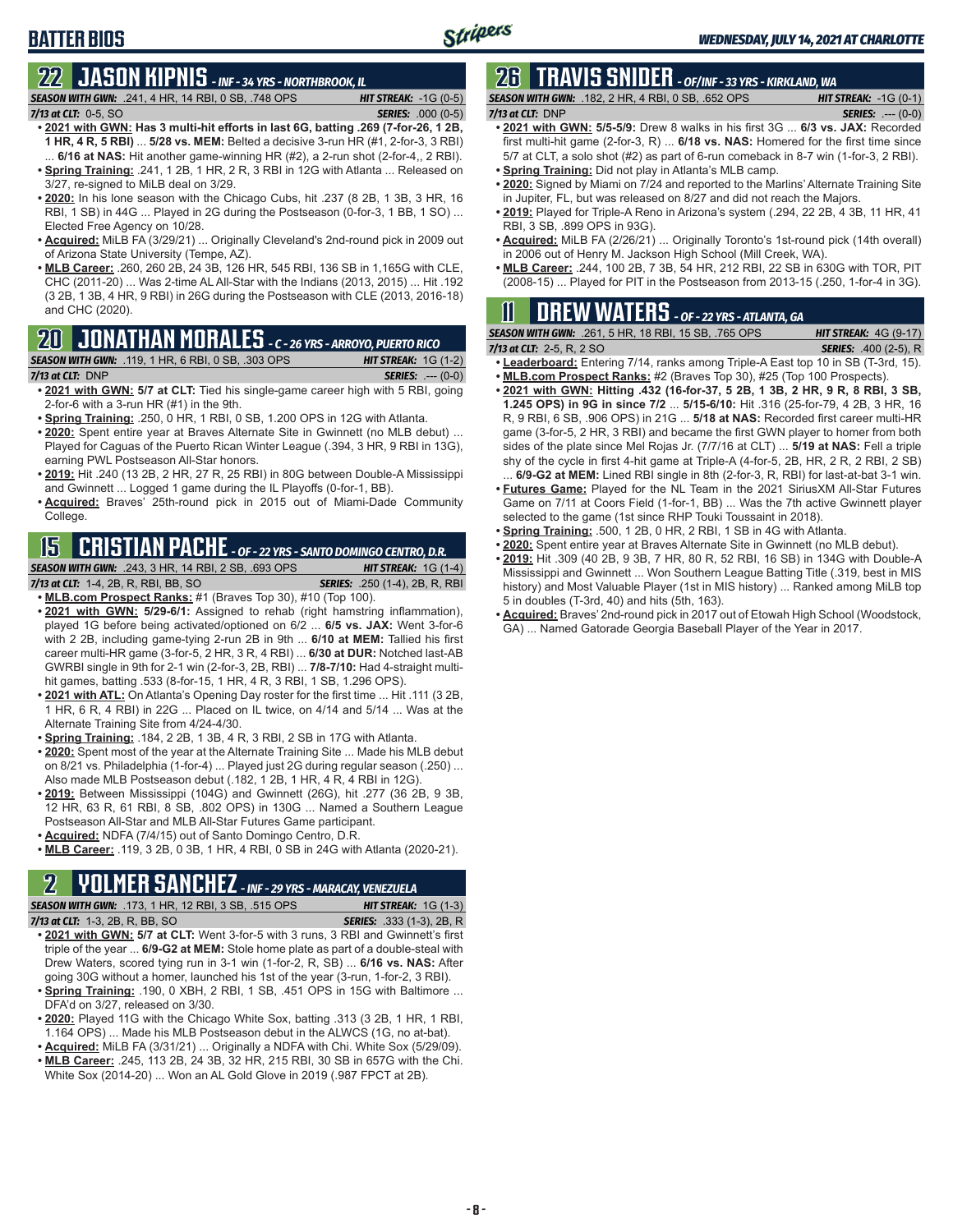## **SEASON SUMMARY**

**DEFENSE:**



### **TEAM HIGHS & LOWS**

| <b>OFFENSE:</b>  |  |
|------------------|--|
|                  |  |
|                  |  |
|                  |  |
|                  |  |
|                  |  |
|                  |  |
|                  |  |
|                  |  |
|                  |  |
|                  |  |
|                  |  |
|                  |  |
|                  |  |
|                  |  |
|                  |  |
|                  |  |
| <b>PITCHING:</b> |  |
|                  |  |
|                  |  |
|                  |  |
|                  |  |
|                  |  |
|                  |  |
|                  |  |

Most Home Runs Allowed, Game ................................3 (7x, last: 7/7 vs. Nashville) Most Hit Batsmen, Game ..........................................................3 (6/11 at Memphis) Most Wild Pitches, Game ............................................ 3 (3x, last: 5/21 at Nashville)

Most Double Plays Turned, Game .................................. 3 (3x, last: 7/1 at Durham) Most Triple Plays Turned, Game .......................................... 1 (6/5 vs. Jacksonville) Most Errors, Game ..................................................................3 (5/15 vs. Louisville) Most Stolen Bases Allowed, Game ...............................................4 (7/4 at Durham) Most Caught Stealing, Game .....................................1 (12x, last: 7/9 vs. Nashville)

**TEAM MISCELLANEOUS** Largest Margin of Victory........................................ 18 Runs (5/7 at Charlotte, 19-1) Largest Margin of Defeat ...........................................8 Runs (7/6 vs. Nashville, 0-8) Largest Comeback Win ................................... 6 Runs (6/18 vs. Nashville, 0-6, 8-7) Largest Blown Lead (Loss)...................... 3 Runs (3x, last: 7/4 at Durham, 3-0, 4-5) Longest Game, Innings .............................................................12 (5/4 at Charlotte) Longest Game, Time ..............................................................4:26 (5/4 at Charlotte) Longest 9.0-Inning Game, Time ...........................................3:41 (6/11 at Memphis) Shortest 9.0-Inning Game, Time ..........................................2:09 (5/22 at Nashville) Largest Home Attendance .................................................. 5,454 (7/9 vs. Nashville) Largest Road Attendance .................................................10,716 (5/22 at Nashville) Longest Total Delay............................................................ 1:30 (7/11 vs. Nashville) Long Multi-Game Scoring Drought .........................................18 Innings (5/22-5/25) Long Multi-Game Scoreless Streak ..........................................16 Innings (6/9-6/11)

#### **INDIVIDUAL HIGHS & LOWS**

| <u>HITTING (GAME):</u> |  |
|------------------------|--|
|                        |  |
|                        |  |
|                        |  |
|                        |  |
|                        |  |
|                        |  |
|                        |  |
|                        |  |
|                        |  |
|                        |  |
|                        |  |
|                        |  |
|                        |  |
|                        |  |
|                        |  |

#### **PITCHING (GAME):**

| Home Runs (Relief)  1 (29x, last: Tice/Bradford, 7/11 vs. Nashville) |
|----------------------------------------------------------------------|
|                                                                      |
|                                                                      |
|                                                                      |

#### **DEFENSE (GAME):**

#### **STREAKS**

| OFFENSIVE (LONGEST IN 2021 ONLY): |
|-----------------------------------|
|-----------------------------------|

#### **PITCHING (LONGEST IN 2021 ONLY):**

### **LAST TIME IT HAPPENED (GWINNETT REGULAR-SEASON HISTORY)**

| <b>INDIVIDUAL OFFENSE:</b>  |                                                                            |
|-----------------------------|----------------------------------------------------------------------------|
|                             |                                                                            |
|                             |                                                                            |
|                             |                                                                            |
|                             |                                                                            |
|                             |                                                                            |
|                             |                                                                            |
|                             |                                                                            |
|                             | Homers, Both Sides of Plate  Drew Waters (5/18/21 at Nashville)            |
|                             |                                                                            |
|                             |                                                                            |
|                             | Back-to-Back-to-Back Homers  Arcia/Camargo/Demeritte (5/8/21 at Charlotte) |
|                             |                                                                            |
|                             |                                                                            |
|                             |                                                                            |
|                             |                                                                            |
|                             |                                                                            |
|                             |                                                                            |
|                             |                                                                            |
|                             |                                                                            |
|                             |                                                                            |
|                             |                                                                            |
| <b>INDIVIDUAL PITCHING:</b> |                                                                            |

| 111011100111101111101                                                          |  |
|--------------------------------------------------------------------------------|--|
|                                                                                |  |
|                                                                                |  |
| 9.0-Inning No-Hitter (Solo)Todd Redmond (5/28/10 at Louisville)                |  |
| 9.0-Inning No-Hitter (Comb.) Wooten/Marksberry/Ramirez (6/30/16 at Louisville) |  |
|                                                                                |  |
|                                                                                |  |
| 21 Consecutive Saves Converted Jairo Asencio (9/6/09-8/8/11)                   |  |
| 25.0-Inning Scoreless Streak Stephen Marek, 25.1 IP (6/6/10-8/2/10)            |  |
|                                                                                |  |

#### **- 9 -**

| <b>TEAM OFFENSE:</b>  |  |
|-----------------------|--|
|                       |  |
|                       |  |
|                       |  |
|                       |  |
|                       |  |
|                       |  |
|                       |  |
|                       |  |
|                       |  |
|                       |  |
|                       |  |
|                       |  |
|                       |  |
|                       |  |
| <b>TEAM PITCHING:</b> |  |
|                       |  |
|                       |  |
|                       |  |

| 5 Homers Allowed ………………………………………………………………6/16/17 at Columbus |
|--------------------------------------------------------------|
|                                                              |
|                                                              |
|                                                              |
|                                                              |

#### **TEAM DEFENSE:**

| Turn a Triple Play 6/5/21 vs. Jacksonville (Camargo-Kipnis-Snider) |
|--------------------------------------------------------------------|
|                                                                    |

# **TEAM MISCELLANEOUS:**

| 21-Run Margin of Defeat…………………………………7/13/12 at Louisville (Lost 1-22) |
|-----------------------------------------------------------------------|